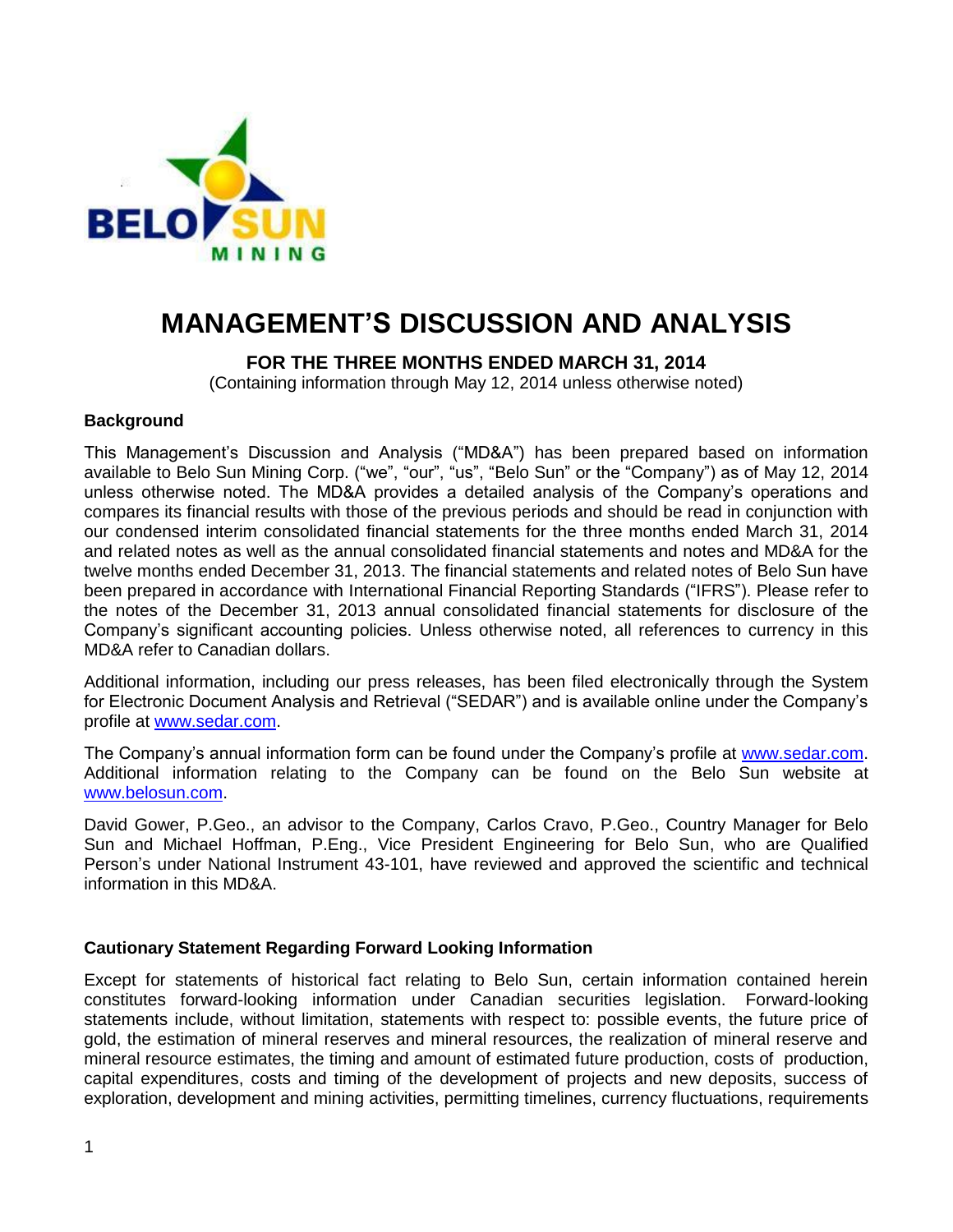for additional capital, government regulation of mining operations, environmental risks, unanticipated reclamation expenses, title disputes or claims and limitations on insurance coverage. The words "anticipates", "plans", "expects", "indicative", "intend", "scheduled", "timeline", "estimates", "forecasts", "guidance", "opportunity", "outlook", "potential", "projected", "schedule", "seek", "strategy", "study" (including, without limitation, as may be qualified by "feasibility" and "pre-feasibility"), "targets", "models", or "believes", or variations of or similar such words and phrases or statements that certain actions, events or results "may", "could", "would", or "should", "might", or "will be taken", "occur" or ""be achieved"" and similar expressions identify forward-looking statements. Forward-looking statements are necessarily based upon a number of estimates and assumptions that, while considered reasonable by Belo Sun as of the date of such statements, are inherently subject to significant business, economic and competitive uncertainties and contingencies. There can be no assurance that forward-looking statements will prove to be accurate, as actual results and future events could differ materially from those anticipated in such statements.

Forward-looking statements are provided for the purpose of providing information about management"s expectations and plans relating to the future. All of the forward-looking statements made in this MD&A are qualified by these cautionary statements and those made in our other filings with the securities regulators of Canada including, but not limited to, the cautionary statements made in the ""Risk Factors"" section of our most recently filed Annual Information Form and this 2013 Management Discussion and Analysis. These factors are not intended to represent a complete list of the factors that could affect Belo Sun. Belo Sun disclaims any intention or obligation to update or revise any forward-looking statements or to explain any material difference between subsequent actual events and such forward-looking statements, except to the extent required by applicable law.

## **Overview of the Company**

Belo Sun is a Canadian mineral exploration company with a portfolio of properties in Brazil including its principal project, the Volta Grande Gold Project in Para State. Belo Sun"s other properties are the Patrocinio Gold Project in Para State and the Rainbow Alexandrite Project in Goias State.

Highlights for the three months ended March 31, 2014:

- $\triangleright$  In February 2014, the Company completed a Preliminary Economic Assessment of a staged development approach on the updated mineral resource for the Volta Grande Project which generated a post-tax Internal Rate of Return ("IRR") of 16.1% at a gold price of US\$1300 per ounce (see Press Release issued February 20, 2014). The Company filed a technical report with respect to this Preliminary Economic Assessment on March 31, 2014 and can be found under the Company"s profile on [www.sedar.com.](http://www.sedar.com/)
- $\triangleright$  In February 2014, the Company received its Preliminary Licence approving its Environmental Impact Assessment. The LP was issued with conditions related to training and capacity building, environmental monitoring, social education and development of local industries. Belo Sun is currently building a training centre in the local village and will commence training and capacity building workshops in conjunction with Federal and Pará State agencies. The Company has commenced a study on the indigenous peoples in the region as part of the conditions of its LP. This study will involve consultation with the indigenous tribes and other potential indigenous stakeholders in the region.

The mineral exploration business is risky and most exploration projects will not become mines. The Company may offer an opportunity to a mining company to acquire an interest in a property in return for funding all or part of the exploration and development of the property. For the funding of property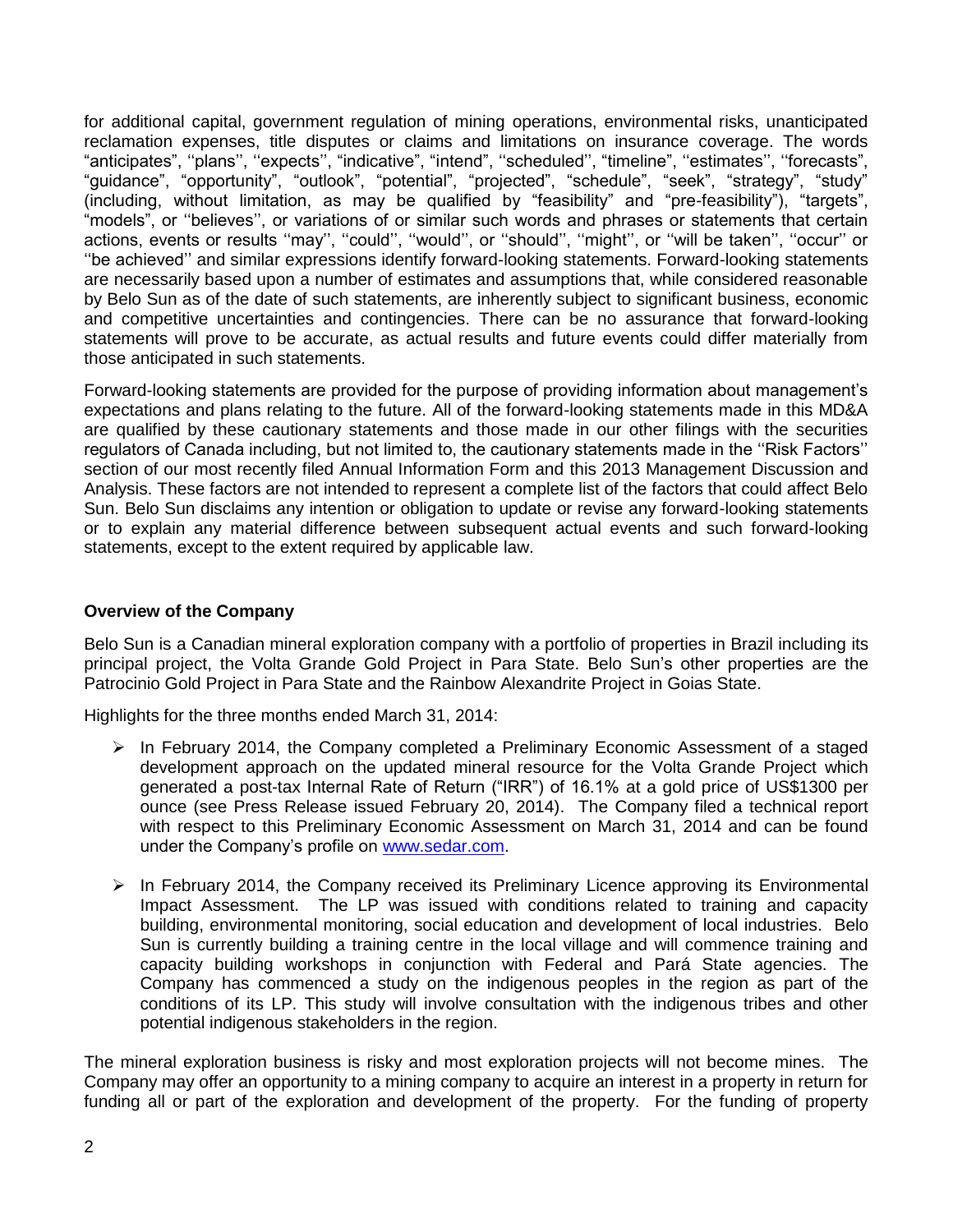acquisitions and exploration that the Company conducts, the Company depends on the issuance of shares from treasury to investors. These stock issuances depend on numerous factors including a positive mineral exploration environment, positive stock market conditions, a positive track record for the Company and the experience of management.

The Company"s financial statements have been prepared in accordance with IFRS applicable to a going concern. Accordingly, they do not give effect to adjustments that would be necessary should the Company be unable to continue as a going concern and therefore be required to realize its assets and liquidate its liabilities and commitments in other than the normal course of business and at amounts different from those in the accompanying financial statements.

# **Outlook**

Belo Sun"s principal focus is the Volta Grande Gold Project. The Volta Grande Gold Project has a National Instrument 43-101 compliant estimated measured mineral resource of 2,999,000 ounces of gold (55.4 million tonnes grading 1.68 grams per tonne gold) and indicated mineral resource of 2,085,000 ounces of gold (38.4 million tonnes grading 1.69 grams per tonne gold) for a total measured and indicated mineral resource of 5,084,000 ounces of gold, and an estimated inferred mineral resource of 2,565,000 ounces of gold (45.5 million tonnes grading 1.75 grams per tonne gold) based on 0.50-gram-per-tonne-gold cut off (see the Press Release October 3, 2013).

Since April 2010, the Company completed 767 drill holes (203,235 metres). There was no drilling during Q1-2014.

A Preliminary Economic Assessment ("PEA") was completed on February 20, 2014 (see Press Release issued February 20, 2014) which has taken a new staged development approach to the project. The results of this PEA are discussed later in this document. In this context, Belo Sun is planning the programs set out for the Volta Grande Project as follows:

- $\triangleright$  A new drill program will focus on four high-grade areas in the Ouro Verde and Grota Seca deposits. The planned drill campaign, which commenced in May 2014, will total approximately 2000 metres and is expected to provide additional details on these near surface high grade areas of the deposit with a view to improving the overall project economics.
- Regional exploration programs with drilling planned for Q4-2014 (including regional permits) to follow up high resolution airborne geophysical surveys (magnetic and electromagnetic) completed in 2012.
- $\triangleright$  Continued permitting activities and exploring project financing options.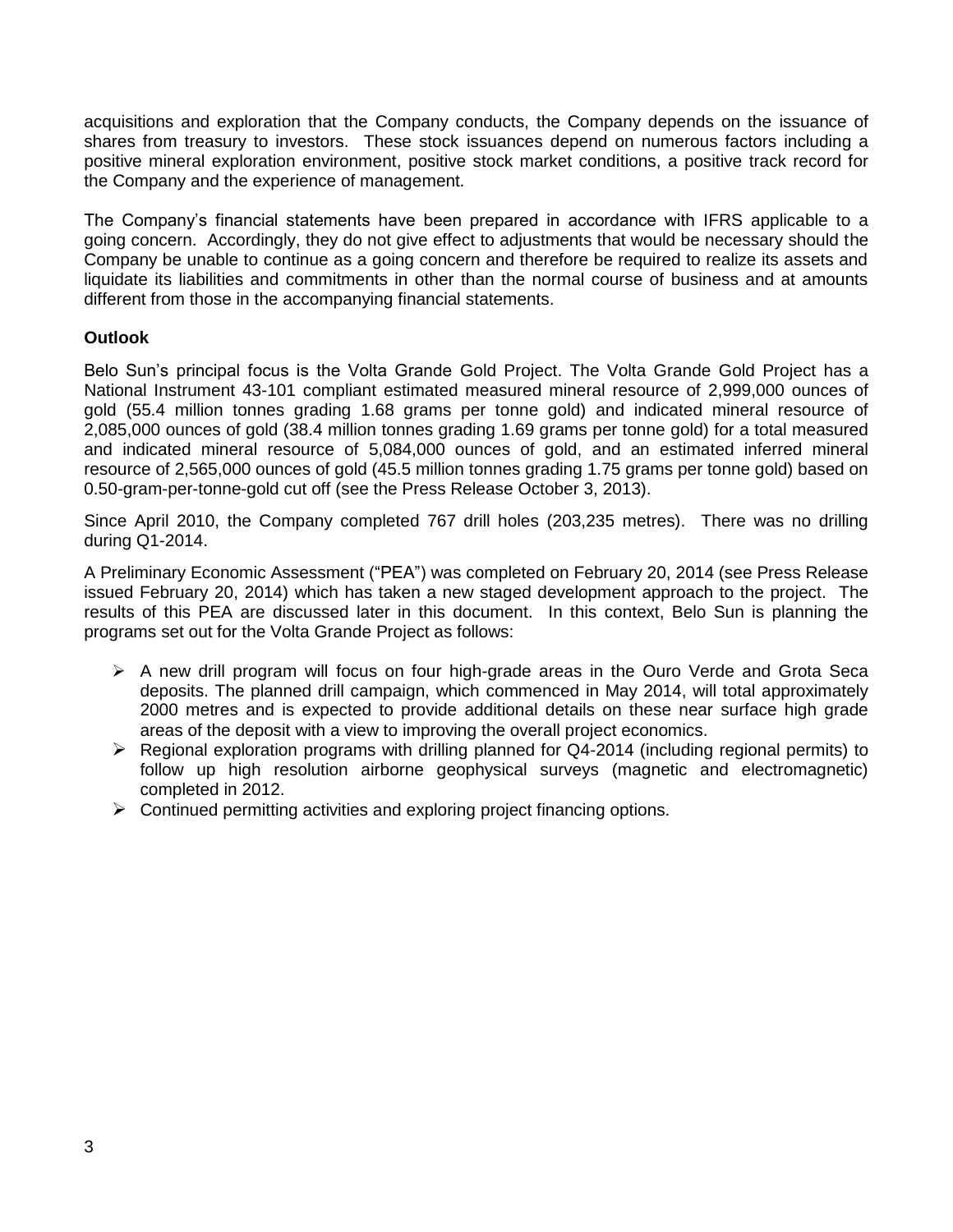# **Summary of Quarterly Results**

The following is a summary of the Company's financial results for the eight most recently completed quarters:

|                                         | 31-Mar        | 31-Dec        | 30-Sep        | 30-Jun        | 31-Mar         | 31-Dec        | 30-Sep         | 30-Jun         |
|-----------------------------------------|---------------|---------------|---------------|---------------|----------------|---------------|----------------|----------------|
|                                         | 2014          | 2013          | 2013          | 2013          | 2013           | 2012          | 2012           | 2012           |
| Net (loss)                              | (\$3,232,813) | (\$4,745,211) | (\$8,259,403) | (\$8,166,717) | (\$11,360,487) | (\$8,460,407) | (\$12,931,632) | (\$16,823,928) |
| Net (loss) per share                    | (S0.01)       | (\$0.02)      | (\$0.03)      | (\$0.03)      | (\$0.04)       | (\$0.03)      | (\$0.06)       | $(\$0.07)$     |
| Working Capital*                        | \$9,286,967   | \$12,410,902  | \$16,619,491  | \$22,598,930  | \$30,386,056   | \$42,003,938  | \$3,594,574    | \$16,223,478   |
| <b>Total Assets</b>                     | \$17,680,862  | \$20,579,101  | \$26,995,268  | \$33,189,599  | \$43,188,647   | \$53,781,289  | \$15,322,537   | \$29,380,281   |
| <b>Total Non-current</b><br>Liabilities | \$0           | \$0           | \$0           | \$0           | \$5,344        | \$17,404      | \$22,532       | \$28,622       |

\* Working Capital is defined as current assets minus current liabilities

## Factors Affecting Comparability of Quarters

Results of operations can vary significantly as a result of a number of factors. The Company"s level of activity and expenditures during a specific quarter are influenced by a number of factors, including the level of working capital, the availability of external financing, the time required to gather, analyze and report on geological data related to its properties and the nature of activity, and the number of personnel required to advance each individual project.

In addition, the granting of stock options in a particular quarter gives rise to stock-based compensation expense. In the first quarter of 2014, the Company recorded stock-based compensation expense of \$Nil (Q4-2013 – \$Nil; Q3-2013 – \$2,175,000; Q2-2013 – \$186,000; Q1-2013 – \$65,000, Q4-2012 – \$363,000, Q3-2012 – \$184,050, Q2-2012 – \$3,876,200). Exploration expenditures during quarters vary and can cause earnings to fluctuate. In the first quarter of 2014, the Company recorded exploration and evaluation expenses (including engineering studies) of \$2,183,220 (Q4-2013 – \$2,684,382; Q3-2013 – \$4,737,009; Q2-2013 –\$6,173,255; Q1-2013 – \$8,068,455, Q4-2012 – \$6,648,823, Q3-2012 – \$12,039,843, Q2-2012 – \$9,750,813. The Company"s activities slowed down in 2014 as the Company completed its Preliminary Economic Assessment and continued work on its definitive feasibility study. During 2013, the Company completed 15,145 metres of drilling, completed work on its prefeasibility study, worked on its Preliminary Economic Assessment, and continued work on its definitive feasibility study. During 2012, the Company incurred costs from its extensive drilling program of 98,514 metres, as well as costs in relation to prefeasibility and geophysical studies.

Also contributing to fluctuating quarterly net (losses) are changes in foreign exchange rates. The Company holds a large portion of its monetary assets and liabilities in Brazil and therefore changes in the rate of exchange between the Brazilian Real, United States dollar and the Canadian dollar result in reported gains and losses on foreign currency fluctuations.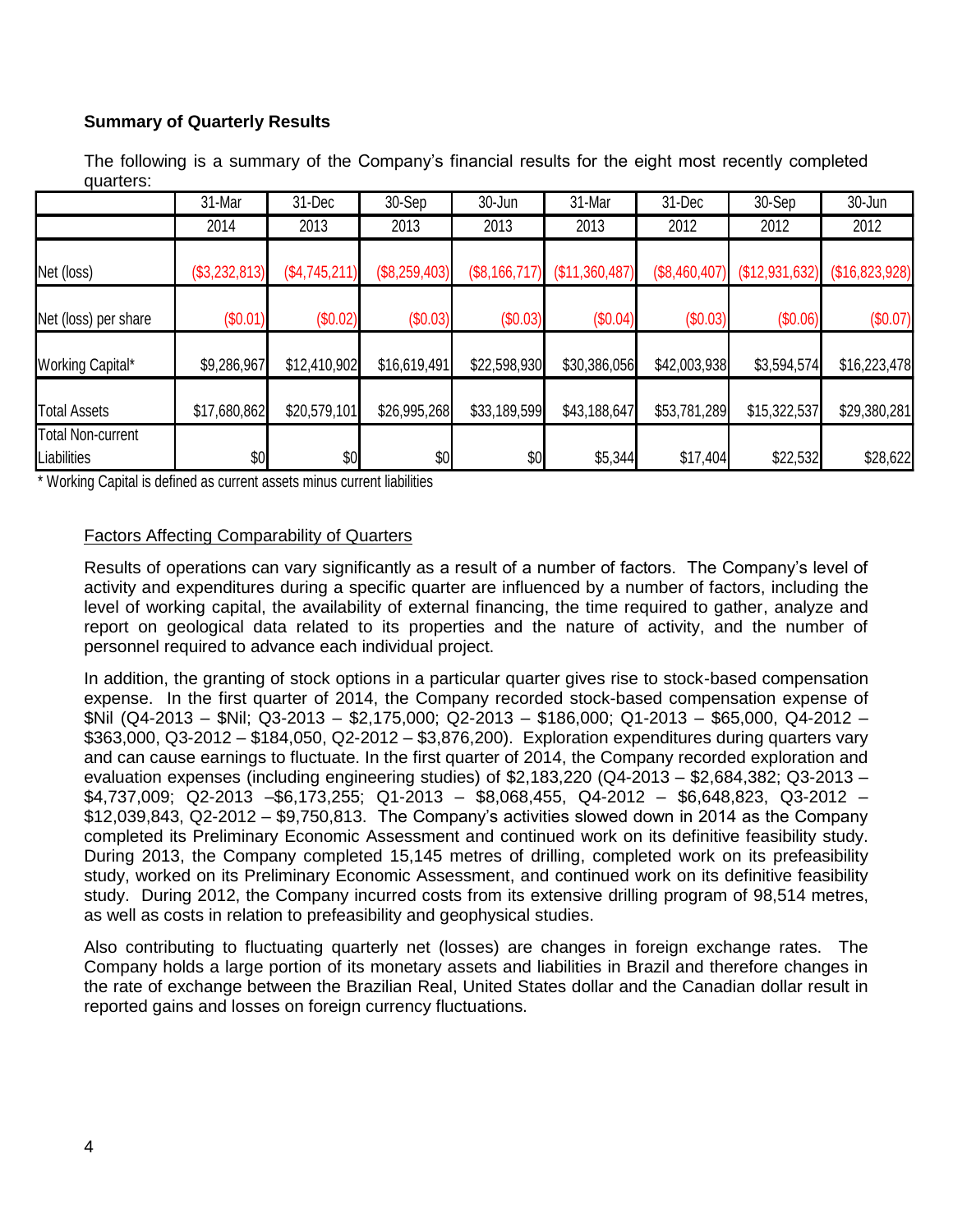# **Results of Operations – Financial**

The following is a discussion of the results of operations of the Company for the three months ended March 31, 2014. This should be read in conjunction with the Company"s condensed interim consolidated financial statements for the three months ended March 31, 2014 and related notes.

For the quarters ended:

|                                     | Three Months ended March 31, |           |    |            |
|-------------------------------------|------------------------------|-----------|----|------------|
|                                     |                              | 2014      |    | 2013       |
| Net loss                            | \$                           | 3,232,813 | \$ | 11,360,487 |
| Interest income                     |                              | (85, 873) |    | (219, 509) |
| Management fees to directors        |                              | 128,155   |    | 328,972    |
| Salaries, wages and consulting fees |                              | 619,201   |    | 2,423,992  |
| Professional fees                   |                              | 27,500    |    | 28,484     |
| General and administration          |                              | 350,124   |    | 690,315    |
| Amortization                        |                              | 81,079    |    | 112,172    |
| Share-based payments                |                              |           |    | 65,000     |
| Exploration and evaluation expenses |                              | 1,289,828 |    | 5,176,599  |
| <b>Engineering studies</b>          |                              | 893,392   |    | 2,891,856  |
| (Gain) on foreign exchange          |                              | (70, 593) |    | (103, 505) |
| (Gain) on derivative liability      |                              |           |    | (33,889)   |

For the three months ended March 31, 2014, the Company recorded a net loss of \$3,232,813 (\$0.01 per share) compared to a net loss of \$11,360,487 (\$0.04 per share) for the three months ended March 31, 2013.

Salaries, wages and consulting fees as well as fees paid to directors decreased by a combined \$2,005,608 in Q1-2014 compared to Q1-2013 as a result of a bonus grant in 2013. The Company did not grant bonuses in Q1-2014.

General and administration costs decreased by \$340,191 in Q1-2014 compared to Q1-2013 primarily as a result of a reduction of activity and reduced travel in Q1-2014.

Exploration and evaluation expenses, including engineering studies, were \$2,183,220 for the three months ended March 31, 2014 compared to \$8,068,455 for the three months ended March 31, 2013, a decrease of \$5,885,235. The Company"s activities were reduced in Q1-2014 compared to Q1-2013. There was no drilling in Q1-2014 compared to drilling of 11,673 metres in Q1-2013.

Interest income decreased by \$133,636 for the three months ended March 31, 2014 compared to the three months ended March 31, 2013. Lower cash balances held during Q1-2014 compared to Q1-2013 resulted in reduced interest income.

Share-based payments were \$nil for the three months ended March 31, 2014 as the Company did not issue stock options during this period. During Q1-2013, 50,000 stock options were granted to a consultant of the Company resulting in \$65,000 in share-based payments expense for the comparable quarter. All options vested immediately.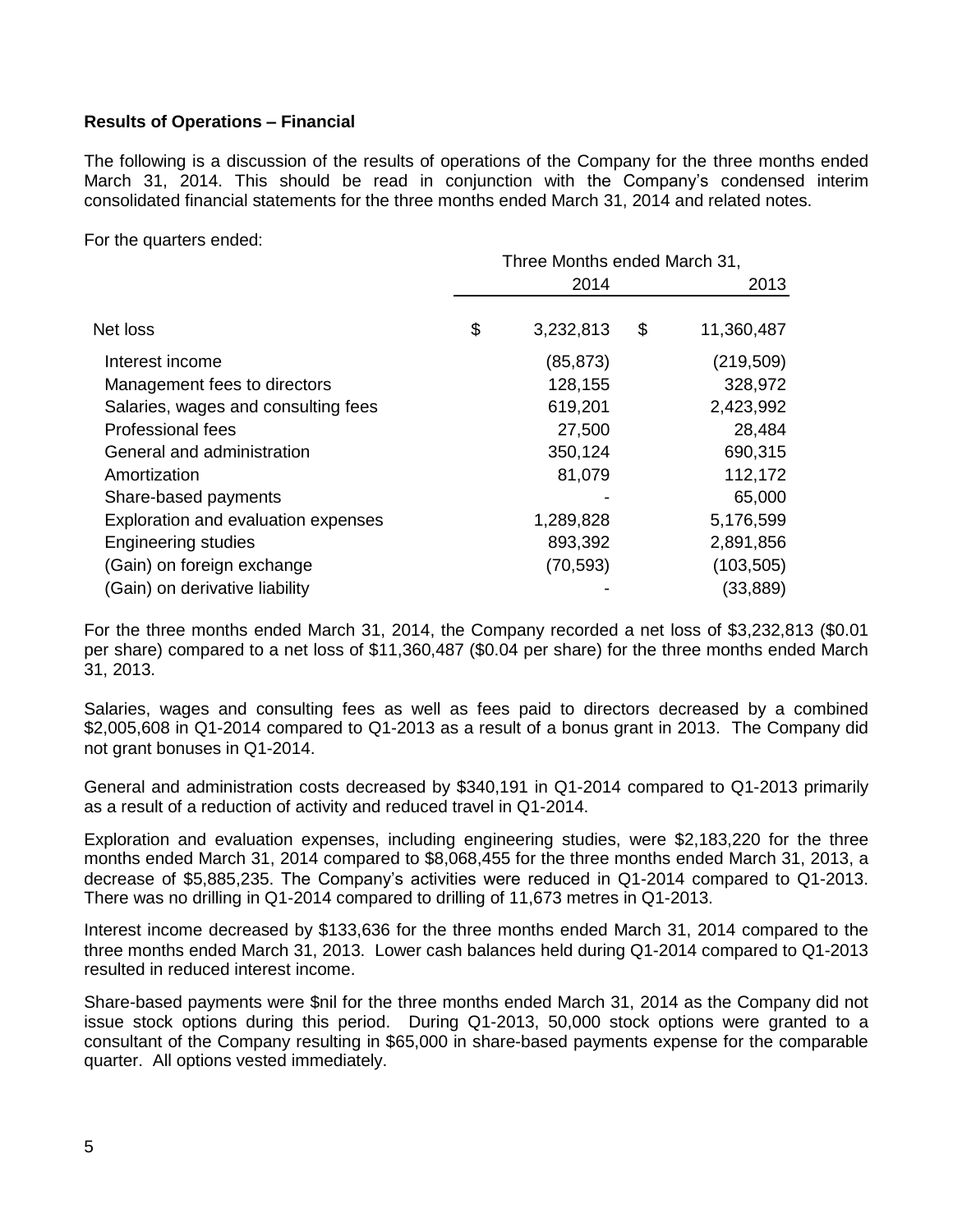The Company also recognized a foreign exchange gain of \$70,593 during Q1-2014 (Q1-2013 – \$103,505). The US dollar weakened marginally throughout the current quarter compared to the Brazilian Reais.

During the three months ended March 31, 2014, the Company spent \$3,212,346 on operations, paid lease obligations of \$4,957, and purchased capital assets of \$549. During the three months ended March 31, 2013, the Company spent \$10,670,899 on operations, paid lease obligations of \$11,374, incurred \$74,156 in capital asset expenditures and paid \$437,985 against liabilities related to the acquisition of land.

## **Liquidity and Capital Resources**

Given the nature of the Company"s operations, the most relevant financial information relates primarily to current liquidity, solvency and planned expenditures. The Company"s financial success will be dependent upon the development of a property that leads to the production of gold. Such development may take years to complete and the amount of resulting income, if any, is difficult to determine.

The Company currently has negative operating cash flow and finances its mineral exploration activities through equity financing. The Company"s financial success will be dependent on the economic viability of its mineral exploration properties and the extent to which it can establish economic reserves and operations.

The Company had working capital of \$9,286,967 as at March 31, 2014 (December 31, 2013 - \$12,410,902) including cash and cash equivalents of \$10,135,602 (December 31, 2013 - \$13,197,670). None of the cash equivalents are invested in asset-backed securities.

The Company is currently focusing its efforts on the Volta Grande Gold Project.

## Long Term Investment

The Company is carrying a term deposit with Banco do Brasil to fund potential amounts owing to Companhia de Pesquisa de Recoursos Minerais ("CPRM"). As at March 31, 2014, the balance of this deposit was 1,176,127 Reais (\$576,773). There has been no production at Volta Grande thus no royalties payable and no amounts were withdrawn by the CPRM.

## Currency Risk

The Company operates internationally and is exposed to foreign exchange risk as certain expenditures are denominated in non-Canadian dollar currencies. Foreign exchange risk is predominantly due to the United Stated dollars and Brazilian Real.

A strengthening of \$0.01 in the United States dollar against the Brazilian Reais would have decreased net income by approximately \$38,000 for the three months ended March 31, 2014 (March 31, 2013 - \$79,000). A strengthening of \$0.01 in the Canadian dollar against the United States dollar would have decreased other comprehensive income by approximately \$17,000 for the three months ended March 31, 2014 (March 31, 2013 - \$39,000). At March 31, 2014, one Canadian dollar was equal to 0.9046 United States dollars (March 31, 2013 – 0.9843) and one Canadian dollar was equal to 2.0392 Brazilian Reais (March 31, 2013 – 1.9857).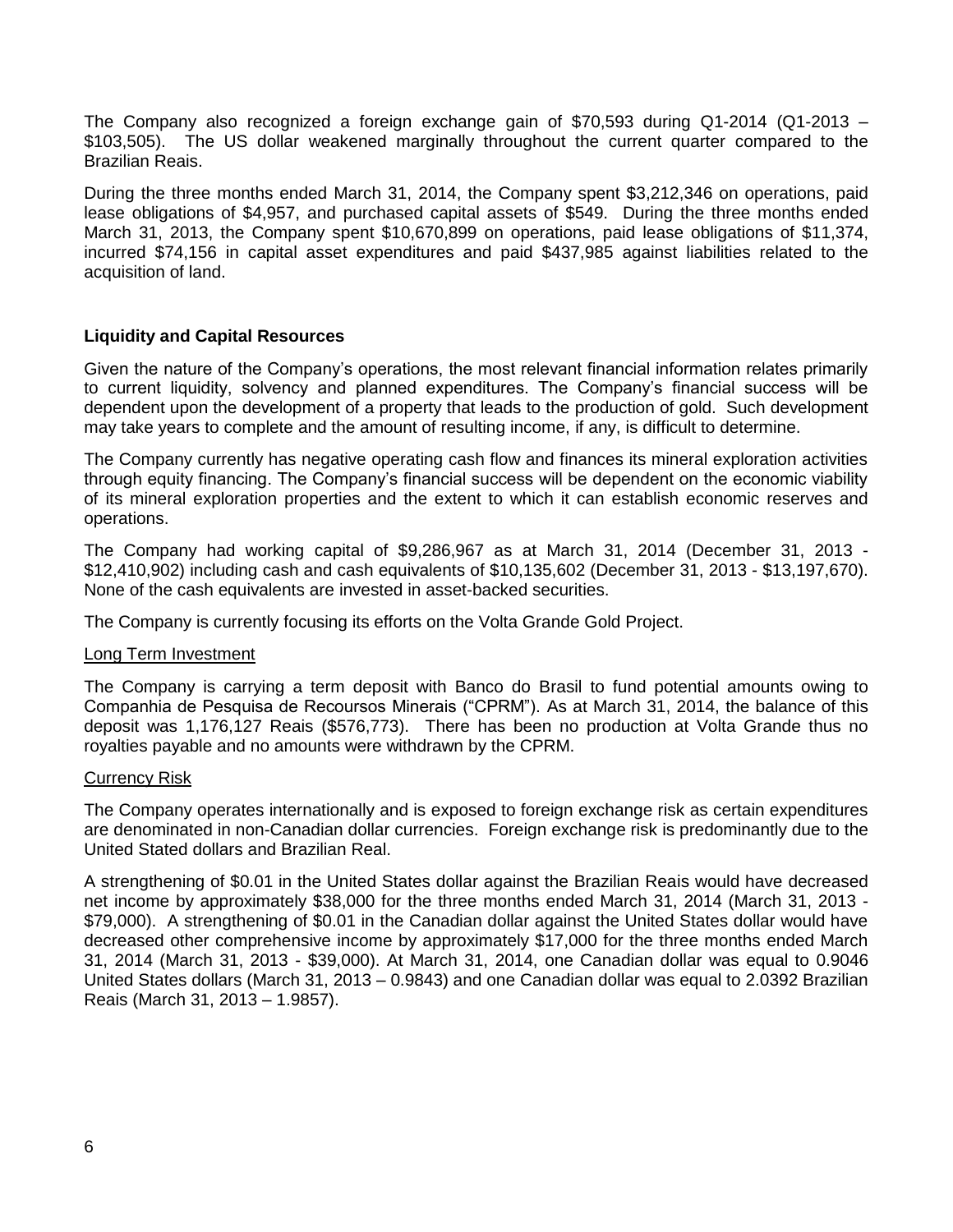|                                          |                 |      | Brazilian Reais United States Dollar |
|------------------------------------------|-----------------|------|--------------------------------------|
| Cash                                     | \$<br>3,884,889 | - \$ | 11,811                               |
| Accounts receivable and prepaid expenses | 46,167          |      |                                      |
| Long term investment                     | 1,176,127       |      |                                      |
| Accounts payable                         | (1,284,222)     |      | (3,328)                              |
| Lease payable                            | (10, 613)       |      |                                      |
|                                          | \$<br>3,812,348 | \$.  | 8,483                                |

As at March 31, 2014 the monetary balances in non-Canadian dollar currencies are as follows:

# **Capital Risk Management**

The Company includes cash and equity, comprised of issued common shares, share-based payment reserve and deficit, in the definition of capital. The Company"s objectives when managing capital is to maintain its ability to continue as a going concern in order to provide returns for shareholders and benefits for other stakeholders.

The Company manages its capital structure and makes adjustments to it based on the funds available to the Company in order to support the acquisition and exploration of mineral properties. The Board of Directors does not establish quantitative return on capital criteria for management but rather relies on the expertise of the Company"s management and consultants to sustain future development of the business.

The Company"s properties are in the exploration stage and, accordingly, the Company is dependent upon external financings to fund activities. In order to carry out planned exploration and pay for administrative costs, the Company will spend its existing working capital and raise the additional funds required.

Management reviews its capital management approach on an ongoing basis and believes that this approach is reasonable given the relative size of the Company. There were no changes in the Company"s approach to capital management during the three months ended March 31, 2014. The Company is not subject to externally imposed capital requirements.

# **Commitments**

## Management Contract Commitments

The Company is party to certain management contracts. These contracts require that additional payments of up to \$7,000,000 be made upon the occurrence of certain events such as a change of control. Minimum commitments remaining under these contracts were approximately \$866,000, all due within one year.

## Environmental Commitments

The Company"s mining and exploration activities are subject to various federal, provincial and international laws and regulations governing the protection of the environment. These laws and regulations are continually changing and generally becoming more restrictive. The Company conducts its operations so as to protect public health and the environment and believes its operations are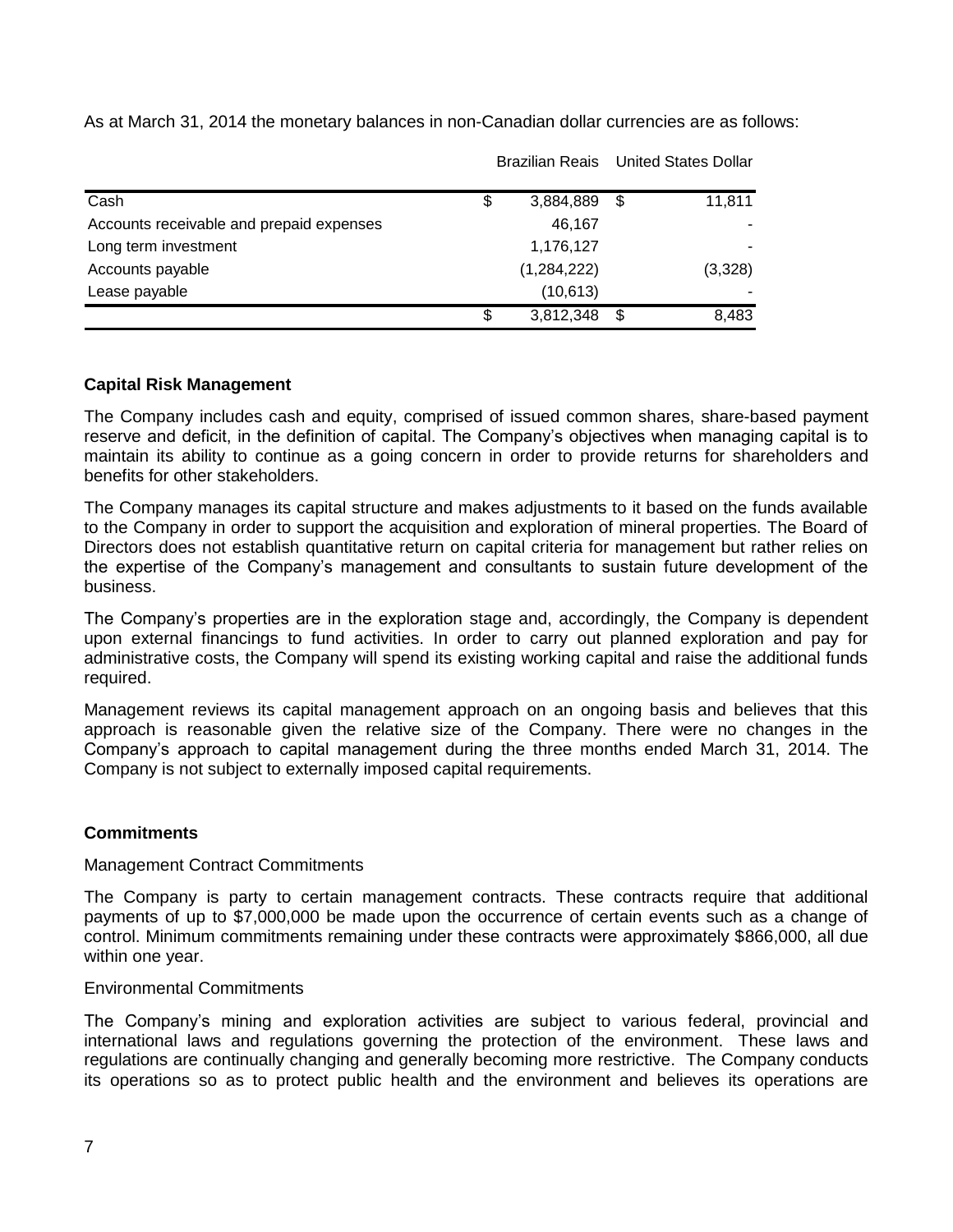materially in compliance with all applicable laws and regulations. The Company has made, and expects to make in the future, expenditures to comply with such laws and regulations.

The only capital resource of the Company is the plant and equipment at \$6,764,319 (net book value).

# **Results of Operation - Exploration**

#### VOLTA GRANDE PROPERTY

Volta Grande, the Company"s primary focus, is an advanced-stage exploration project located in Para State, Brazil where a measured and indicated and inferred gold resource has been delineated by the Company. The mineral resource is comprised of 5,084,000 ounces of gold in measured and indicated resources (93.8 million tonnes grading 1.68 g/t Au) and 2,565,000 ounces of gold in inferred resources (45.5 million tonnes grading 1.75 g/t Au) using a 0.50 g/t Au cut-off (see the Press Release October 3, 2013).

## Agreement

In 2005, the Company signed an agreement modifying the terms of the acquisition of a 100 percent interest in the Volta Grande Gold Property located in the Para State, approximately 60 kilometres southwest of the city of Altamira in northern Brazil (the "Volta Grande Property"). Under the original terms of the contract signed in 2004, the Company was to pay US\$3 million over four years. Under the modified agreement the Company agreed to pay to the Vendor a total of US\$600,000 which was paid in 2006. The transfer of title to the Volta Grande Property occurred following the arrangements with CPRM, whereby the Company has committed to pay CPRM 3,740,000 Reais if a mineable deposit is defined on the Volta Grande Property. Payments would begin two years following production and could be paid over ten years on a quarterly basis. As security, the Company had purchased a term deposit of 3,740,000 Reais.

In March 2008, the Company successfully renegotiated the agreement with CPRM. Under the new terms, CPRM released to the Company 3,525,087 Reais of the total term deposit of 4,273,087 Reais held in security to cover the Company's debt owed to CPRM. In addition the Company allocated the balance of the original term deposit that was not released, amounting to 748,000 Reais, to be retained in an interest bearing term deposit to cover future royalty payments. There has been no production at Volta Grande resulting in no royalties payable and no amounts were withdrawn by the CPRM.

## **Background**

The 100% owned Volta Grande Gold Project is located approximately 60 kilometres southwest of the town of Altamira (pop. 100,000) in the northern region of Para State. The geological setting (*Tres Palmeiras greenstone belt*) at the project areas is part of the same sequences present in the Carajas "World Class" mineral province.

Gold mineralization was identified at numerous sites in the 1990s by past operators TVX Gold Inc. (now part of Kinross Gold Corporation) and Battle Mountain Exploration (now part of Newmont Mining Corporation). Historical drilling by these companies included more than 27,000 metres of combined core, auger, and reverse circulation drilling and several thousand channel and soil samples. Preliminary metallurgical work indicated that Volta Grande mineralization is amenable to conventional milling and cyanidation process methods, with gold recoveries of up to 95% in bottle roll tests.

The shear-hosted mineral resource at Volta Grande is contained in three main areas (Ouro Verde and Grota Sêca at the North Block and the South Block), all of which have development in the form of artisanal workings into them. Within these areas, there are numerous narrow zones of high-grade gold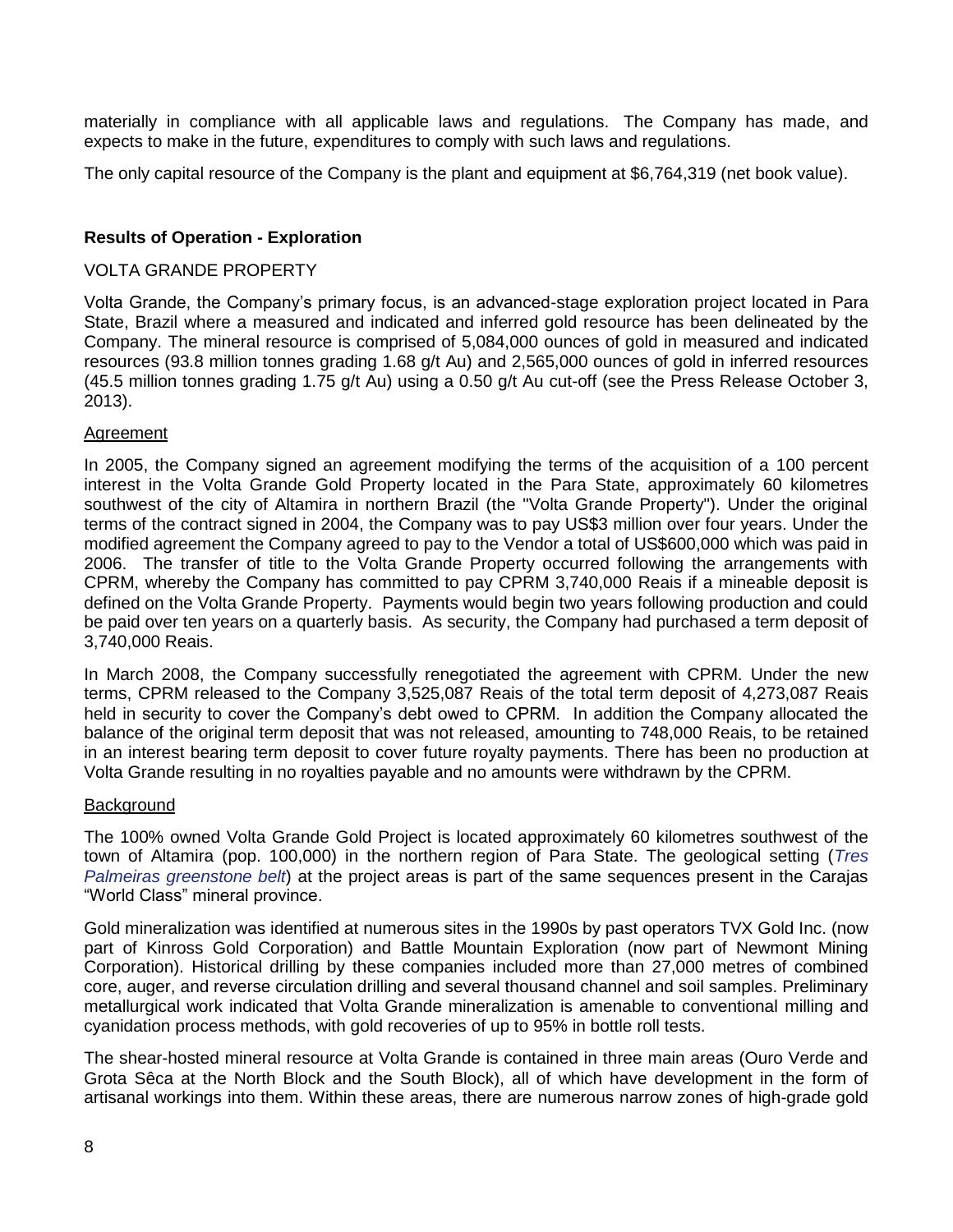mineralization, with potential for expansion along strike and at depth. There is also potential for the discovery of additional mineralized zones within the large alteration envelope in the host intrusive which has been traced for more than three kilometres along strike. Two types of gold mineralization are present: primary gold in intrusive rocks and secondary gold in an extensive saprolitic zone overlying the primary mineralization.

Roscoe Postle Associates Inc ("RPA") (formerly Scott Wilson Roscoe Postle Associates Inc.) reported that "there is potential for high grade shoots that may extend to depths of at least 200 metres or 300 metres below the surface, based on analogy with other Precambrian shear zone hosted gold deposits in Brazil." The property has been mined historically by garimpeiros (artisanal miners) for several decades using both open pit and underground mining methods with several shafts of 80 to 200 metres along high-grade veins. Grab samples from these shafts have assayed as high as 474.9 g/t Au.

## Preliminary Economic Assessment

In February 2014, the Company completed a PEA of a staged development approach based on the updated mineral resource (see Press Release dated October 3, 2013) for its 100%-owned Volta Grande gold project in Para State, Brazil. The study of this approach is a response to the current financial environment for raising capital for large capital gold projects and mitigates against some of the start-up risks of large tonnage projects.

The scientific and technical information pertaining to the Project has been reviewed and approved by the following Qualified Persons under NI 43-101: Dr. Jean-Francois Couture, PGeo and Dr. Oy Leuangthong, P.Eng (Mineral Resource), of SRK Consulting (Canada) Inc., Gordon Zurowski, P.Eng (Mining and Author Technical Report), and Lyn Jones P. Eng (Metallurgy and Process), of AGP Mining Consultants Inc, each of whom are independent of Belo Sun. See "Cautionary Statement Regarding Forward Looking Information".

The PEA contemplates the construction of a 3.0 million tonne/year processing facility for the first seven years of production and an expansion of the facility to a nominal 6.0 million tonnes/year processing facility from Year 9 to the end of mine life. Higher grade material will be processed in the initial years of mine life with lower grade material stockpiled for processing at a future date.

For the PEA, Belo Sun used the October 2013 mineral resource estimate. Mineral resources that are not mineral reserves do not have demonstrated economic viability. External mining dilution is calculated at 12.3% at zero grade. The diluted life of mine mill feed grade will average 1.14 g/t gold with an average cutoff of 0.48 g/t gold. Based on current metallurgical testing, the average gold recovery is expected to be 92.8% overall for the life of mine. The ultimate pit design was based on an optimized pit shell using a US\$1020/oz gold price. Internal phases were designed within that ultimate shell. For the purposes of the PEA, only measured and indicated resources from Ouro Verde and Grota Seca were included in the PEA mine design.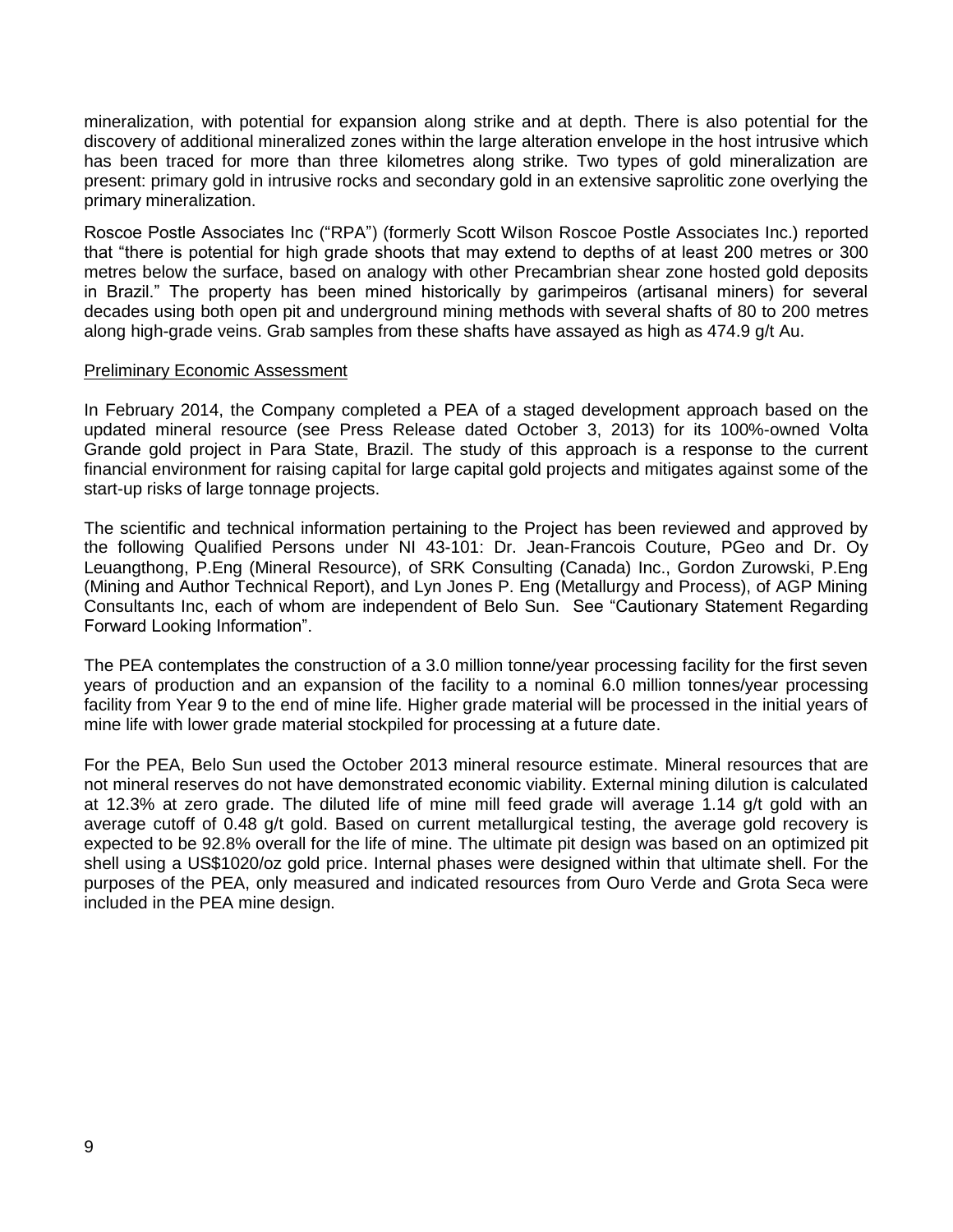| <b>Preliminary Economic Assessment</b>          |                         |                       |            |  |  |  |  |  |
|-------------------------------------------------|-------------------------|-----------------------|------------|--|--|--|--|--|
| Project Data                                    | <b>Units</b>            | Years 1-6             | L.O.M      |  |  |  |  |  |
|                                                 |                         |                       |            |  |  |  |  |  |
| Life of Mine                                    | Years                   |                       | 21         |  |  |  |  |  |
| Average Annual Mining Rate                      | <b>Mtpa</b>             | 24.8                  | 27.3       |  |  |  |  |  |
| Annual Mill Throughput                          | <b>Mtpa</b>             | 3.0                   | 4.9        |  |  |  |  |  |
| Metallurgical Recovery                          | $\frac{6}{6}$           | 94.1%                 | 92.8%      |  |  |  |  |  |
| Average Annual Gold Production                  | oz recovered            | 147,900               | 167,309    |  |  |  |  |  |
| Average Waste to Mill Feed Strip Ratio          | Waste:Feed              | 6.32                  | 4.30       |  |  |  |  |  |
| Average Waste to Mill Feed Strip Ratio          | Waste: (Feed+Stockpile) | 3.31                  | 4.30       |  |  |  |  |  |
| Average Feed Grade (diluted)                    | grams/tonne             | 1.66                  | 1.14       |  |  |  |  |  |
| <b>Mine Operating Costs</b>                     |                         |                       |            |  |  |  |  |  |
| Per Feed Tonne                                  |                         |                       |            |  |  |  |  |  |
| Mining                                          | US\$/tonne feed         | 19.27                 | 13.25      |  |  |  |  |  |
| Process                                         | US\$/tonne feed         | 9.13                  | 8.64       |  |  |  |  |  |
| General and Administration                      | US\$/tonne feed         | 3.49                  | 2.22       |  |  |  |  |  |
| <b>Total Operating Cost</b>                     | US\$/tonne feed         | 31.89                 | 24.11      |  |  |  |  |  |
| <b>Total Operating Cost including Royalties</b> | US\$/tonne feed         | 32.53                 | 24.55      |  |  |  |  |  |
| Per Gold Ounce                                  |                         |                       |            |  |  |  |  |  |
| Mining                                          | US\$/oz gold recovered  | 383                   | 373        |  |  |  |  |  |
| Process                                         | US\$/oz gold recovered  | 182                   | 279        |  |  |  |  |  |
| General and Administration                      | US\$/oz gold recovered  | 69                    | 63         |  |  |  |  |  |
| <b>Total Operating Cost</b>                     | US\$/oz gold recovered  | 634                   | 715        |  |  |  |  |  |
| <b>Total Operating Cost including Royalties</b> | US\$/oz gold recovered  | 647                   | 727        |  |  |  |  |  |
| <b>CAPITAL COST (including tax)</b>             |                         | <b>Pre-Production</b> | <b>LOM</b> |  |  |  |  |  |
| <b>Initial CAPEX</b>                            | US\$ ('000's)<br>328.7  |                       |            |  |  |  |  |  |
| <b>Sustaining CAPEX</b>                         | US\$ ('000's)           |                       | 104.8      |  |  |  |  |  |
| <b>Expansion CAPEX</b>                          | US\$ ('000's)           |                       | 203.6      |  |  |  |  |  |

The mine design, mining costs and mining fleet requirements for the project were prepared by AGP Mining Consultants Inc. The PEA contemplates conventional open pit mining utilizing owner operated trucks and loaders to provide the initial 3.0 million tonnes per year of mill feed. Backhoe support is provided in each of the pits for assistance in grade control. Plant throughput will ramp up from 3.0 million tonnes to 6.0 million tonnes per year starting in Year 8 and reaching full production in Year 9. The ramp up coincides with planned mining equipment replacement. The mine is designed as a two pit operation with multiple phases in each pit mined over 21 years, plus a year of pre-production.

The average waste to mill feed strip ratio for the life of the mine is estimated to be 4.3:1. Bench heights of 10 meters will be mined initially using 14.5  $m^3$  loaders with 97 tonne haul trucks. This provides the greatest flexibility for grade control in the pit and flexibility of operations while maintaining reasonable operating costs and production capability. When the plant throughput increases, the fleet size will also be increased so production can be maintained in a cost effective manner while not sacrificing grade control. The smaller 97 tonne trucks will be replaced with larger trucks carrying 134 tonnes of material. The smaller loaders will be replaced with 19 m<sup>3</sup> loaders and 22 m<sup>3</sup> shovels. At both production levels, grade control support will be provided with backhoes and reverse circulation drilling.

Mill feed grade has been increased in the initial years using an elevated cutoff to assist with project payback. The lower grade material will be stockpiled near the primary crushing plant and fed to the plant in the later years of the project. Saprolite feed material will be stockpiled and will comprise up to 10% of the feed annually.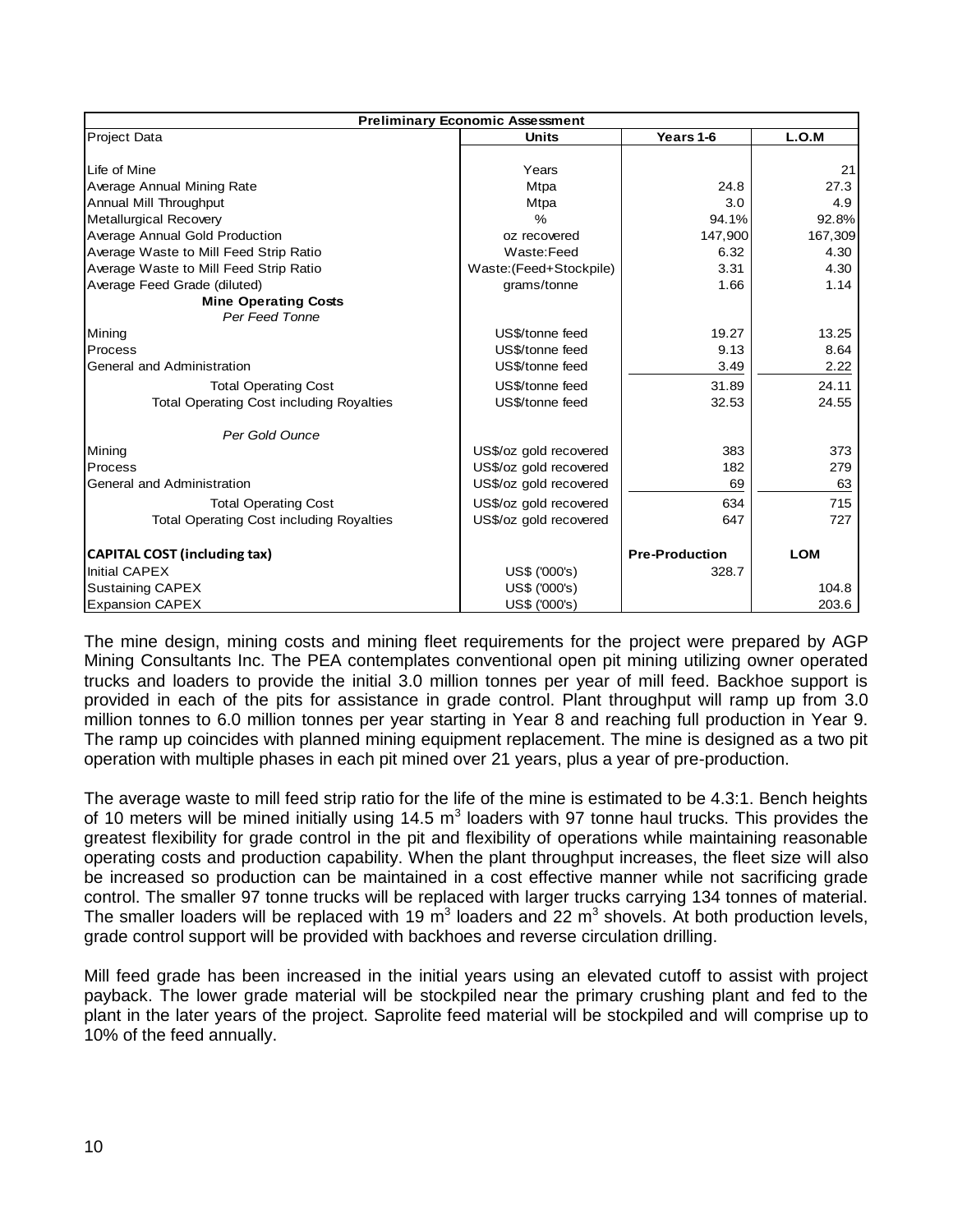## **Metallurgy**

Based on recent test work completed at SGS Chile, the run-of-mine feed material from the Ouro Verde and Grota Seca open pits feed material is amenable to conventional crush, grind, gravity concentration, CIP / CIL flow sheet. Test work results indicate that 40% to 50% of the gold is expected to be recovered in a gravity concentrate. Overall gold recovery is estimated between 92% and 94% depending on the head grade.

Other test work completed at SGS Chile included Bond work indices, JK drop weight and SMC tests. These results were used to model the Volta Grande grinding circuit and have confirmed that the feed material is amenable to a SAG / ball mill grinding configuration.

## Infrastructure

Access to site will be via an existing 60 kilometer upgraded gravel road. Power for the project will originate from Belo Monte"s Pimental distribution station requiring the construction of a 20 kilometer 230 kV high tension power line. Water sufficient to meet mining needs is readily available at the Project site. In addition to the mine and process facilities, a camp will be established at the project site to house workers on a shift rotation basis. Provision will be made for the storage of critical supplies on site.

| <b>Pre Production Costs</b>          | <b>Capital Cost</b><br>(US\$ millions) |
|--------------------------------------|----------------------------------------|
| Open Pit                             | \$12.6                                 |
| Processing                           | \$114.4                                |
| Infrastructure                       | \$76.0                                 |
| Indirects, Contingency, Owners Costs | \$97.3                                 |
| <b>Subtotal</b>                      | \$300.3                                |
| <b>Tax</b>                           | \$28.4                                 |
| <b>Total</b>                         | \$328.7                                |

| <b>Post Tax Evaluation</b> | <b>Units</b>        | <b>Base Case</b> | <b>Sensitivity</b> |
|----------------------------|---------------------|------------------|--------------------|
| Gold Price                 | US\$ Ounce          | 1,300            | 1,450              |
| <b>NPV 0%</b>              | <b>US\$ Million</b> | 1,062            | 1,472              |
| <b>NPV 5%</b>              | US\$ Million        | 418              | 637                |
| IRR                        | %                   | 16.1             | 21.1               |
| Payback                    | vears               | 4.2              | 3.3                |

The Company will continue working on the following opportunities to optimise the project further:

- Further optimization of the mine plan in regards to pit sequencing and waste management facilities;
- Further optimization of the staged approach.
- Continued permitting activities and sourcing of project financing.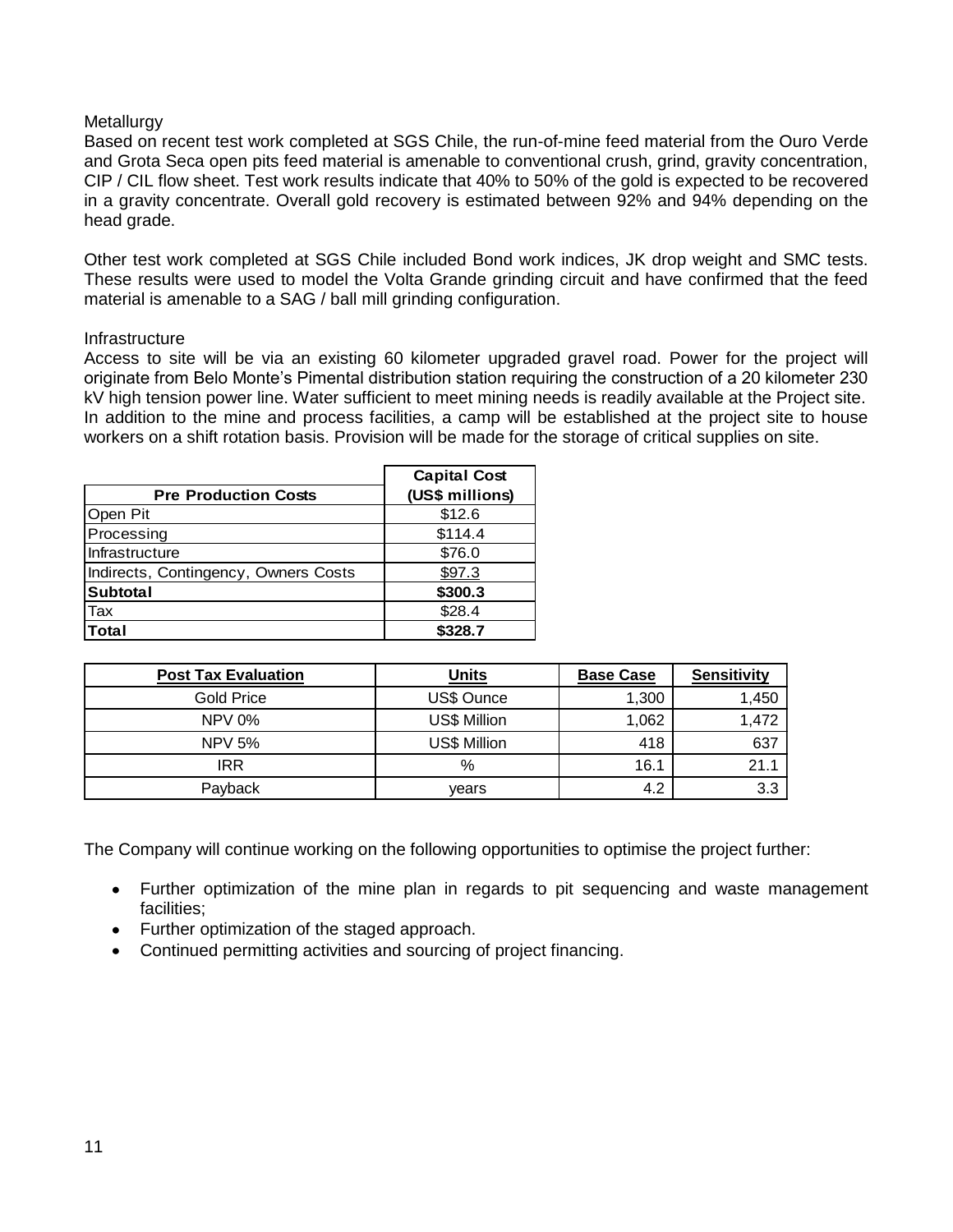## Measured and Indicated and Inferred Mineral Resource Estimate Increased at Volta Grande

Effective October 1, 2013, the Company released an updated mineral resource estimate based on results from all holes completed at the Volta Grande Project to date. The results were independently audited by SRK Consulting (Canada). Highlights from this release include:

An increase of 981,000 ounces of gold in the measured and indicated mineral resources category compared with the December 2012 update.

The revised mineral resource estimate for the Volta Grande Gold Project is outlined in the table.

 MEASURED INDICATED MEASURED AND INDICATED INFERRED Ouro Verde Pit Constrained Tonnes ('000's) 24,036 20,087 44,123 22,602 Grade (g/t Au) 1.78 1.61 1.70 1.48 Ounces @ 0.5 g/t cut-off ('000's)  $1,379$  1,037 2,416 1,079 Grota Seca Pit Constrained Tonnes ('000's) 31,384 15,671 47,055 18,265 Grade (g/t Au) 1.61 1.56 1.59 1.59 1.59 Ounces @ 0.5 g/t cut-off ('000's)  $1,620$  788 2,408 932 South Block Pit Constrained Tonnes ('000's) - 2,503 2,503 2,921 Grade (g/t Au) 3.06 3.94 Ounces @ 0.5 g/t cut-off ('000's) - 246 246 370 **Total Pit Constrained Tonnes ('000's)** 55,420 38,261 93,682 43,788 *(0.5 g/t Au cut-off)* **Grade (g/t Au)** 1.68 1.68 1.68 1.69 **Ounces ('000's)** 2,999 2,072 5,070 2,381 Ouro Verde Underground Tonnes ('000's) - 64 64 831 Grade (g/t Au)  $-$  2.66 3.88 3.13 Ounces @ 0.2 g/t cut-off ('000's)  $\qquad \qquad$  - 5 5 5 84 Grota Seca Underground Tonnes ('000's) 695 (1998) Grade  $(g/t \text{ Au})$  3.38 3.38 Ounces @ 0.2 g/t cut-off ('000's)  $\overline{\phantom{0}}$  5 5 75 75 South Block Underground Tonnes ('000's) and the control of the control of the control of the control of the control of the control of the control of the control of the control of the control of the control of the control o Grade (g/t Au) 4.24 4.05 Ounces @ 0.2 g/t cut-off ('000's)  $\qquad \qquad$  - 3 3 3 3 25 **Total Underground Tonnes ('000's)** - 140 140 1,719 *(2.0 g/t Au cut-off)* **Grade (g/t Au)** - 3.01 3.01 3.33 **Ounces ('000's)**  $14$  14 184

**TOTAL Tonnes ('000's) 55,420 38,402 93,822 45,507**

**Grade (g/t Au)** 1.68 1.69 1.69 1.69 1.75 **Ounces ('000's) 2,999 2,085 5,084 2,565**

Volta Grande Resources Estimate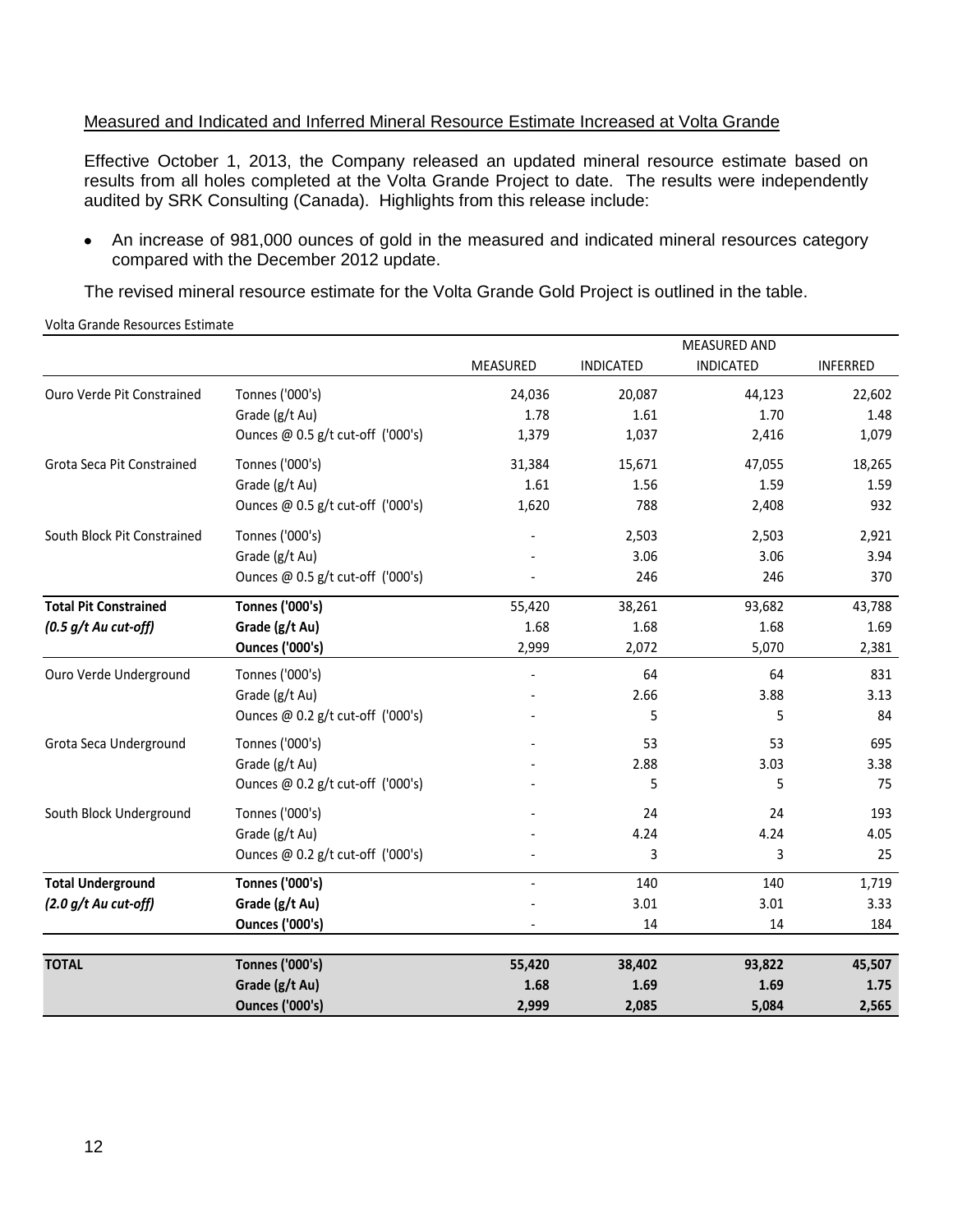Notes:

(1) The 0.5 g/t Au open pit cut off grade and 0.2 g/t Au underground mineral resources cut off grade underlying the resource estimates are based on a number of parameters and assumptions including gold price of US\$1,400 per troy ounce, metallurgical gold recovery of 94% for unweathered and weathered rock, open pit mining costs of US\$1.41/tonne, process costs of US\$11.98/tonne, general & administrative costs of US\$2.89/tonne and selling costs (refining, transport, insurance and environment) of US\$ 13.82 per troy ounce.

(2) The quantity and grade of reported inferred mineral resources in this estimation are uncertain in nature and there has been insufficient exploration to define the inferred mineral resources as Indicated or Measured mineral resources and it is uncertain if further exploration will result in upgrading them to indicated or measured mineral resource categories.

(3) The mineral resources have been classified according to the Canadian Institute of Mining, Metallurgy and Petroleum Standards for Mineral Resources and Reserves (November 2010). The effective date of this mineral resource estimate is October 1, 2013.

(4) The audited mineral resource statement was prepared by SRK Consulting (Canada) Inc. SRK Consulting (Canada) Inc. is not aware of any legal, political, environmental or other risks that could materially affect the potential development of the mineral resources.

Mineral resource estimate parameters

The database consists of a total of 36,561 metres of diamond drilling obtained from previously reported drilling and from 199,340 metres of drilling completed and assayed by Belo Sun since April 2010, for the Ouro Verde, Grota Sêca and South Block deposits.

The mineralized zones at the Ouro Verde deposit extend for about 2,400 m along strike. Eight gold mineralization domains were modeled in fresh rock, and one saprolite domain was modeled. The gold mineralization thickness ranges from 2 to 60 metres. The maximum allowed internal dilution is approximately 3 metres.

The mineralized zones at the Grota Sêca deposit extend 2,900 m along strike. Seven gold mineralization domains were modeled in fresh rock, and one saprolite domain was modeled. The gold mineralization thickness ranges from 2 to 70 metres. The maximum allowed internal dilution is approximately 3 metres.

The mineralized zones at the South Block deposits extend discontinuously for about 1,900 m along strike. Three gold mineralization domains were modeled in fresh rock, and one saprolite domain was modeled. The gold mineralization thickness ranges from 2 to 16 metres. The maximum allowed internal dilution is approximately 3 metres.

The grade estimation was done using ordinary kriging interpolation using 1.0 m composites. All estimations are based on a percent block model with unitary dimension of 12.5 m E, 5 m N and 10 m elevation rotated -17° clockwise in the Ouro Verde and Grota Sêca deposits and rotated -25° clockwise in the South Block. Measured mineral resources include all mineralized blocks within one time of the variogram range and estimated with minimum of 3 drill holes and minimum of 3 octants. Indicated mineral resources include all mineralized blocks within one time of the variogram range and estimated with minimum of 2 drill holes using an elliptical search. Inferred mineral resources include all mineralized blocks within two times of the variogram range and estimated with minimum of 2 drill holes including the isolated areas and the blocks that were estimated in the passes one and two (M&I) that not comprised the criteria of these two categories.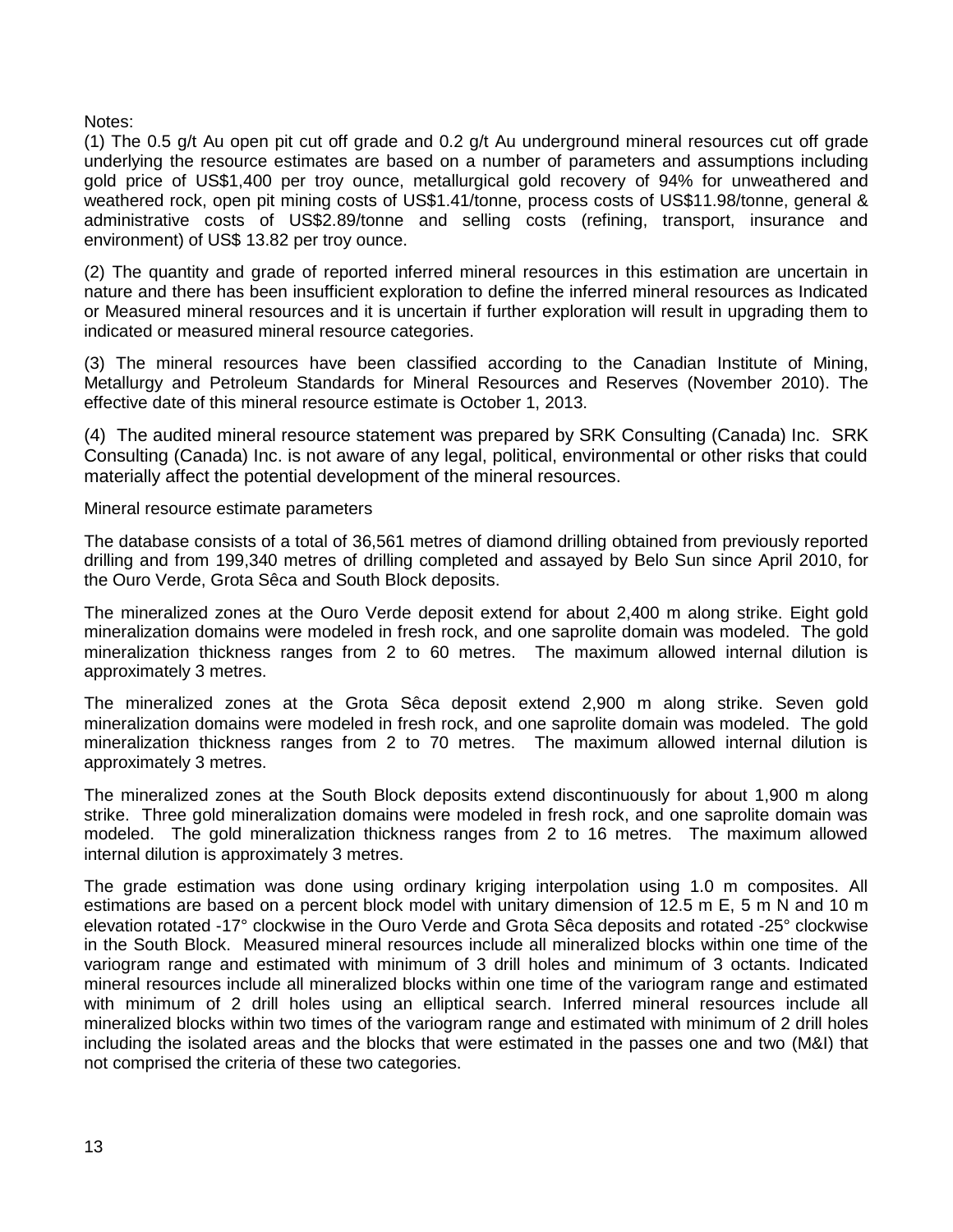Calculations of the average grades of the mineralized zones are based on original samples top cut to a value that ranged from 9 - 40 g/t Au depending on the mineralized domain.

Tonnage estimates are based on rock specific gravity of 2.75 tonnes per cubic metre for the Grota Sêca and Ouro Verde deposits and 2.77 for the South Block, and 1.36 tonnes per cubic metre for saprolite.

#### Environmental licensing

In December 2013, the Environmental Council of Para State, Brazil (COEMA) approved the Environmental Impact Assessment ("EIA") for Belo Sun"s Volta Grande Project (see press release dated November 18, 2013). The approval of the Environmental Impact Assessment and receipt of the Preliminary Licence (LP) is a key milestone in the advancement of the project towards construction phase.

The approval of the EIA will allow Belo Sun to further advance the permitting process for the mine construction and other related authorizations from the Para State authorities.

## **Off Balance Sheet Arrangements**

The Company is not committed to any off-balance sheet arrangements.

## **Related Party Transactions**

During the period, the Company entered into the following transactions in the ordinary course of business with related parties that are not subsidiaries of the Company.

|                          | Purchases of goods/services<br>Three months ended<br>March 31, |  |         |  |  |
|--------------------------|----------------------------------------------------------------|--|---------|--|--|
|                          | 2014                                                           |  | 2013    |  |  |
| 2227929 Ontario Inc.     | \$<br>92.911 \$                                                |  | 111,864 |  |  |
| Forbes & Manhattan, Inc. | 75,000                                                         |  | 88,000  |  |  |
| Falcon Metais Ltda.      | 41,232                                                         |  | 34,733  |  |  |

The Company shares office space with other companies who may have common officers and directors. The costs associated with the use of this space, including the provision of office equipment and supplies, are administered by 2227929 Ontario Inc. to whom the Company pays a fee. 2227929 Ontario Inc. does not have any officers or directors in common with the Company.

Mr. Stan Bharti, a director of the Company, is the Executive Chairman of Forbes & Manhattan, Inc., a corporation that provides administrative and consulting services to the Company, including but not limited to strategic planning and business development. Forbes & Manhattan, Inc. charges a monthly consulting fee of \$25,000. During the three months ended March 31, 2014, the Company granted Mr. Bharti, through Forbes & Manhattan, Inc., a bonus of \$Nil (Q1-2013: \$13,000).

Mr. Helio Diniz, Vice President of Exploration for the Company, is an officer of Falcon Metais Ltda., a company providing exploration and administration services to the Company in Brazil, including bookkeeping and secretarial services.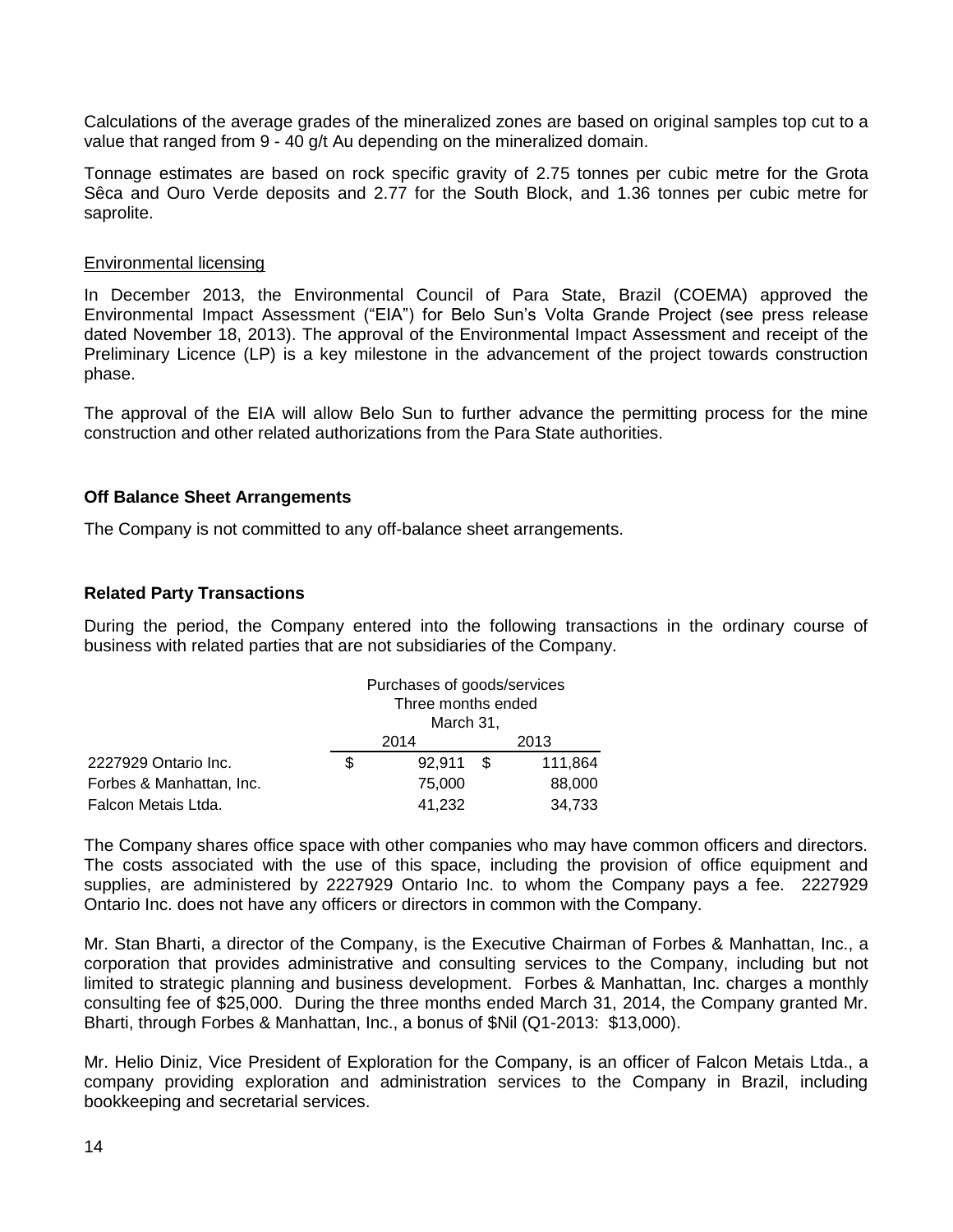The following balances were outstanding at the end of the reporting period:

|                      | Amounts owed by related |      |         | Amounts owed to related |                                         |  |               |
|----------------------|-------------------------|------|---------|-------------------------|-----------------------------------------|--|---------------|
|                      | parties                 |      | parties |                         |                                         |  |               |
|                      |                         |      |         |                         | 31-Mar-14 31-Dec-13 31-Mar-14 31-Dec-13 |  |               |
| 2227929 Ontario Inc. |                         | - \$ |         | $-$ \$                  |                                         |  | $-$ \$ 11.661 |
| Falcon Metais Ltda.  |                         |      | ۰       |                         | 54,863                                  |  | ۰             |

The amounts outstanding are unsecured and will be settled in cash. No guarantees have been given or received. No expense has been recognized in the current or prior periods for bad or doubtful debts in respect of the amounts owed by related parties.

# *Compensation of key management personnel of the Company*

The remuneration of directors and other members of key management personnel during the period were as follows:

|                      | Three months ended |            |      |           |  |  |
|----------------------|--------------------|------------|------|-----------|--|--|
|                      | March 31.          |            |      |           |  |  |
|                      |                    | 2014       | 2013 |           |  |  |
| Short-term benefits  |                    | 412,000 \$ |      | 1,885,833 |  |  |
| Share-based payments |                    | -          |      |           |  |  |

In accordance with IAS 24 Related Party Disclosures, key management personnel are those persons having authority and responsibility for planning, directing and controlling the activities of the Company directly or indirectly, including any directors (executive and non-executive) of the Company.

The remuneration of directors and key executives is determined by the remuneration committee having regard to the performance of individuals and market trends.

More detailed information regarding the compensation of officers and directors of the Company is disclosed in the management information circular. The management information circular is available under profile of the Company on Sedar at [www.sedar.com.](http://www.sedar.com/)

# **Financial Instruments and Other Instruments**

The carrying value of cash and cash equivalents, prepaid expenses, sundry receivable, accounts payable and finance leases approximate their fair values due to the short maturity of those instruments.

# **Outstanding Share Data**

Authorized unlimited common shares without par value – 266,110,534 are issued and outstanding as at May 12, 2014.

There were no warrants outstanding as at May 12, 2014.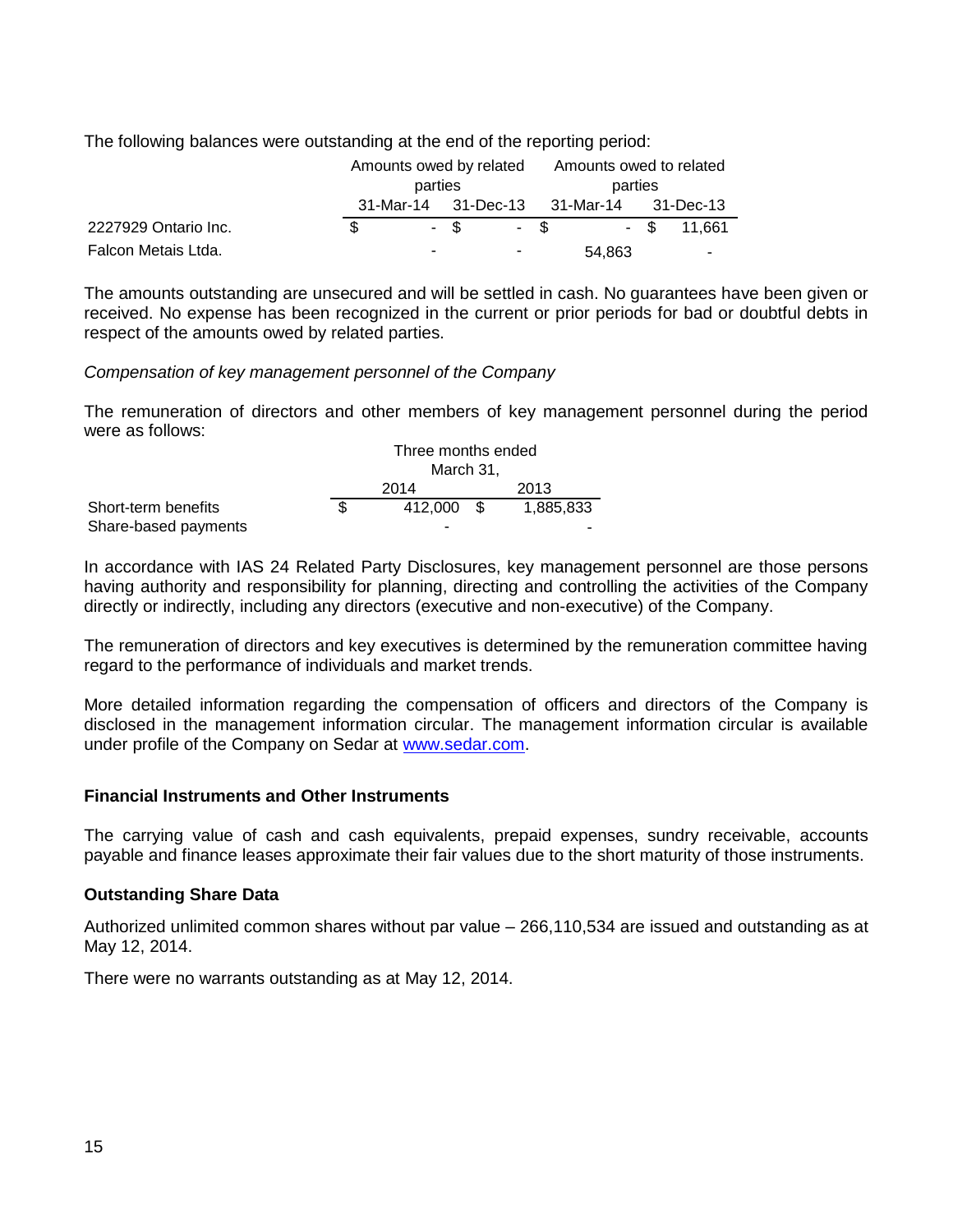| Number of stock options | Exercise   |             |
|-------------------------|------------|-------------|
| outstanding             | price      | Expiry date |
| 3,611,000               | \$<br>0.34 | 5-Mar-15    |
| 60,000                  | \$<br>0.45 | $2$ -Jun-15 |
| 1,768,000               | \$<br>0.36 | 29-Jul-15   |
| 50,000                  | \$<br>0.80 | 11-Nov-15   |
| 500,000                 | \$<br>0.89 | 5-Dec-15    |
| 4,657,000               | \$<br>1.33 | 21-Apr-16   |
| 3,372,000               | \$<br>1.15 | 31-Jan-17   |
| 250,000                 | \$<br>1.15 | 30-Apr-17   |
| 400,000                 | \$<br>1.17 | 14-Jun-17   |
| 2,815,000               | \$<br>1.15 | 3-Jul-17    |
| 1,160,000               | \$<br>1.15 | 10-Jul-17   |
| 300,000                 | \$<br>1.70 | 29-Nov-17   |
| 50,000                  | \$<br>1.58 | 11-Jan-18   |
| 200,000                 | \$<br>1.14 | 9-Apr-18    |
| 3,750,000               | \$<br>0.71 | 19-Aug-18   |
| 22,943,000              |            |             |

Stock options outstanding as at May 12, 2014 are as follows:

# **Risks and Uncertainties**

The operations of the Company are speculative due to the high-risk nature of its business, which are the acquisition, financing, exploration and development of mining properties. These risk factors could materially affect the Company"s future operating results and could cause actual events to differ materially from those described in forward–looking information relating to the Company.

# Nature of Mining, Mineral Exploration and Development Projects

Development projects have no operating history upon which to base estimates of future capital and operating costs. For development projects, resource estimates and estimates of operating costs are, to a large extent, based upon the interpretation of geologic data obtained from drill holes and other sampling techniques, and feasibility studies, which derive estimates of capital and operating costs based upon anticipated tonnage and grades of ore to be mined and processed, ground conditions, the configuration of the mineral deposit, expected recovery rates of minerals from ore, estimated operating costs, and other factors. As a result, actual production, cash operating costs and economic returns could differ significantly from those estimated. It is not unusual for new mining operations to experience problems during the start-up phase, and delays in the commencement of production often can occur.

Mineral exploration is highly speculative in nature. There is no assurance that exploration efforts will be successful. Even when mineralization is discovered, it may take several years until production is possible, during which time the economic feasibility of production may change. Substantial expenditures are required to establish measured, indicated and inferred mineral resources through drilling. Upon completion of a definitive feasibility study, with an accompanying economic analysis, proven and probable mineral reserves may be estimated. Because of these uncertainties, no assurance can be given that exploration programs will result in the expansion of mineral resources or the establishment of mineral reserves. There is no certainty that the expenditures made towards the search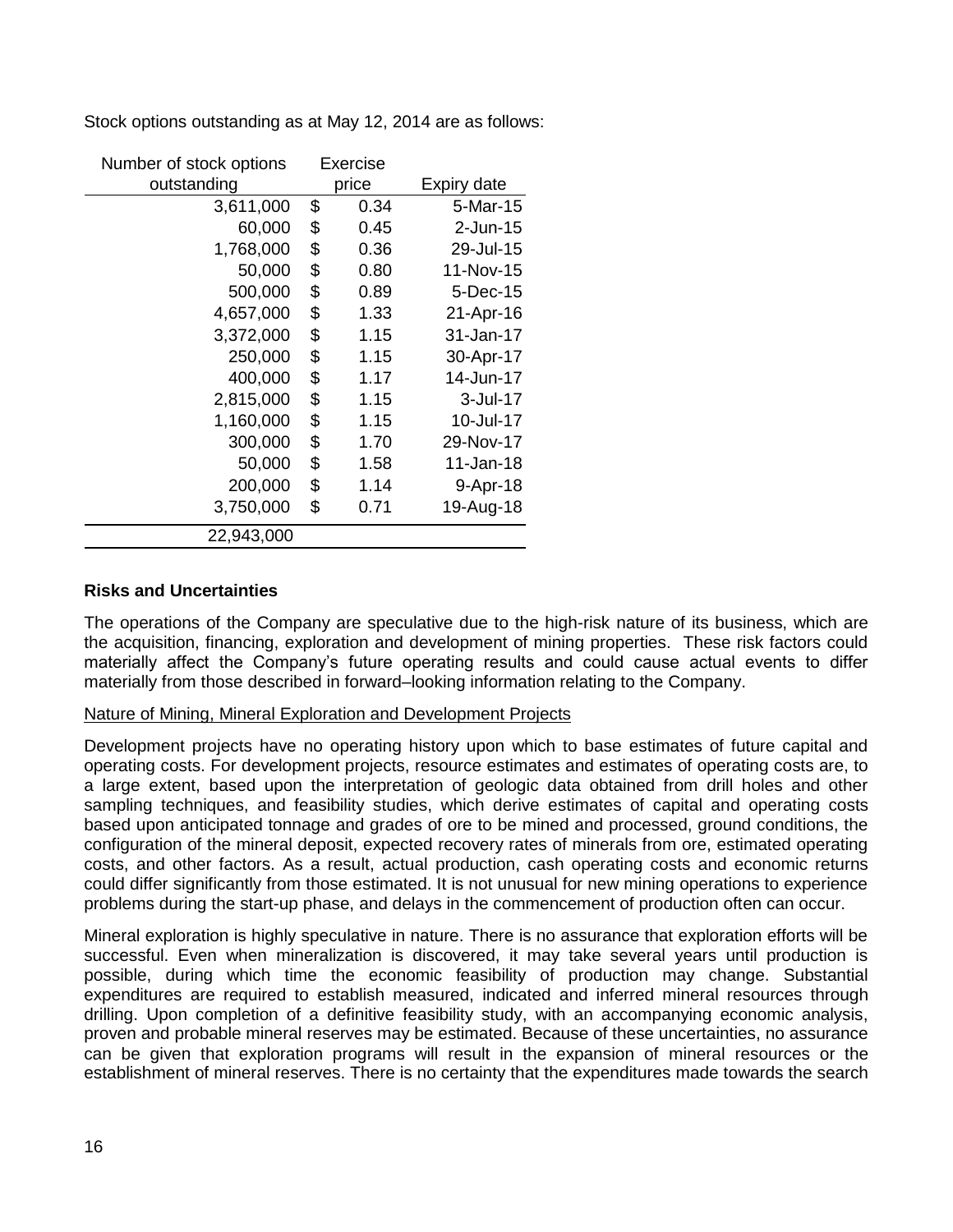and evaluation of mineral deposits will result in discoveries or development of commercial quantities of ore.

# Mineral Resource Estimates May be Inaccurate

There are numerous uncertainties inherent in estimating Mineral Resources, including many factors beyond the control of the Corporation. Such estimates are a subjective process, and the accuracy of any Mineral Resource estimate is a function of the quantity and quality of available data and of the assumptions made and judgments used in geological interpretation. These amounts are estimates only and the actual level of recovery of minerals from such deposits may be different. Differences between management's assumptions, including economic assumptions such as metal prices, market conditions and actual events could have a material adverse effect on the Corporation"s mineral resource estimates, financial position and results of operations.

## Uncertainty Relating to Mineral Resources

Mineral resources that are not mineral reserves do not have demonstrated economic viability. Due to the uncertainty that may attach to mineral resources, there is no assurance that mineral resources will be upgraded to mineral reserves.

## Licences and Permits, Laws and Regulations

The Corporation"s exploration and development activities, including mine, mill and infrastructure facilities, require permits and approvals from various government authorities, and are subject to extensive federal, provincial and local laws and regulations governing prospecting, development, production, transportation, exports, taxes, labour standards, occupational health and safety, mine safety and other matters. Such laws and regulations are subject to change, can become more stringent and compliance can therefore become more time consuming and costly. In addition, the Corporation may be required to compensate those suffering loss or damage by reason of its activities. The Corporation will be required to obtain additional licences and permits from various governmental authorities to continue and expand its exploration and development activities. There can be no assurance that the Corporation will be able to maintain or obtain all necessary licences, permits and approvals that may be required to explore and develop its properties, commence construction or to operate its mining facilities.

The costs and potential delays associated with obtaining the necessary authorizations and licences and complying with these authorizations, licences and applicable laws and regulations could stop or materially delay or restrict the Corporation from proceeding with the development of the Volta Grande Gold Project. Any failure to comply with applicable laws, regulations, authorizations or licences, even if inadvertent, could result in interruption or termination of exploration, development or mining operations or logistics operations, or material fines, penalties or other liabilities which could have a material adverse effect on the Corporation"s business, properties, results of operations, financial condition or prospects. The Corporation can make no assurance that it will be able to maintain or obtain all of the required mineral licences and authorizations on a timely basis, if at all. The Corporation only has exploration permits and the preliminary licence which was granted on December 2, 2013 (see "*General Development of the Business – Financial Year Ended December 31, 2013*."). There is no assurance that it will obtain the corresponding mining concessions, or that if they are granted, that the process will not be heavily contested and thus costly and time consuming to the Corporation. In addition, it may not obtain one or more licences. Any such failure may have a material adverse effect on the Corporation"s business, results of operations and financial condition.

The Environmental Secretary Office of the State of Pará is the regulatory authority responsible for evaluating and determining the appropriateness of preliminary licences. As part of the standard application process the Environmental Secretary Office holds public hearings. There can be no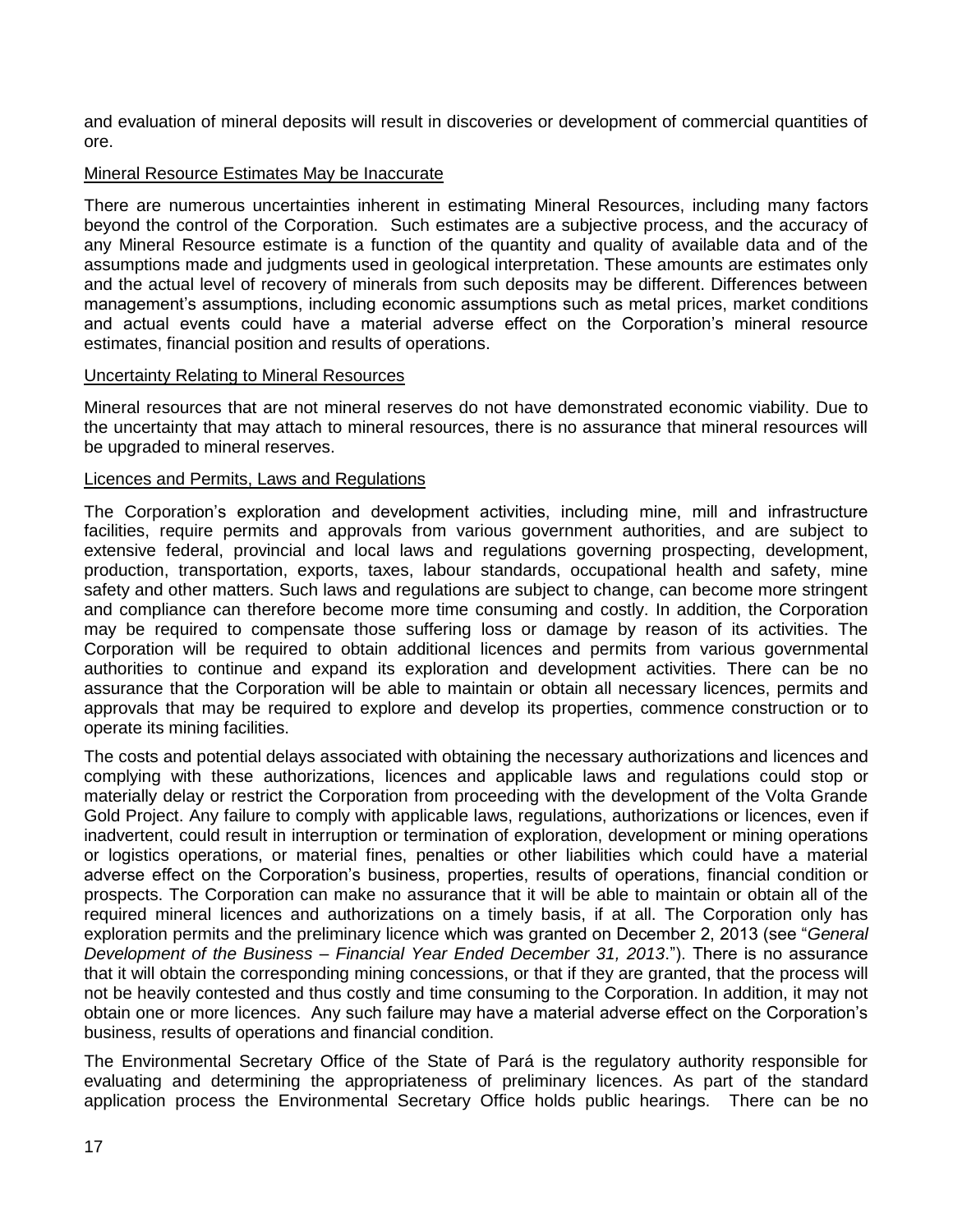assurances that the Environmental Secretary Office of the State of Pará will grant the a preliminary licence to the Corporation.

# No Revenues

To date, the Corporation has not recorded any revenues from operations nor has the Corporation commenced commercial production on any property. There can be no assurance that significant losses will not occur in the near future or that the Corporation will be profitable in the future. The Corporation"s operating expenses and capital expenditures may increase in relation to the engagement of consultants, personnel and equipment associated with the continued exploration and future development of the Corporation"s properties. The Corporation expects to continue to incur losses unless and until such time as it enters into commercial production and generates sufficient revenues to fund its continuing operations. The development of the Corporation"s properties will continue to require the commitment of substantial resources. There can be no assurance that the Corporation will continue as a going concern, generate any revenues or achieve profitability.

## Mineral Commodity Prices

The ability of the Corporation to fund its activities and, if it becomes a producing mineral company, the profitability of the Corporation"s operations will depend upon the market price of mineral commodities. Mineral prices fluctuate widely and are affected by numerous factors beyond the control of the Corporation. The level of interest rates, the rate of inflation, the world supply of mineral commodities, the stability of exchange rates and geopolitical concerns can all cause significant fluctuations in prices. Such external economic factors are in turn influenced by changes in international investment patterns, monetary systems and political developments. The price of mineral commodities has fluctuated widely in recent years, and future price declines could cause commercial production to be impracticable, thereby having a material adverse effect on the Corporation"s business, financial condition and result of operations.

## Liquidity Concerns and Future Financings

The Corporation will require significant capital and operating expenditures in connection with the development of the Volta Grande Gold Project. There can be no assurance that the Corporation will be successful in obtaining the required financing as and when needed. Volatile markets may make it difficult or impossible for the Corporation to obtain debt or equity financing on favourable terms, if at all. Failure to obtain additional financing on a timely basis may cause the Corporation to postpone or slow down its development plans, forfeit rights in some or all of the Corporation"s properties or reduce or terminate some or all of its activities. In the event that the Corporation completes an equity financing, such financing could be extremely dilutive to current shareholders who invested in the Corporation at higher share prices.

## Foreign Exchange

Gold is sold in United States dollars thus the Corporation is subject to foreign exchange risks relating to the relative value of the Canadian dollar and the Brazilian Reais as compared to the United States dollar. To the extent that the Corporation generates revenues upon reaching the production stage on its properties, it will be subject to foreign exchange risks as revenues will be received in United States dollars while operating and capital costs will be incurred primarily in Canadian dollars and Brazilian Reais. A decline in the United States dollar would result in a decrease in the real value of the Corporation"s revenues and adversely affect the Corporation"s financial performance.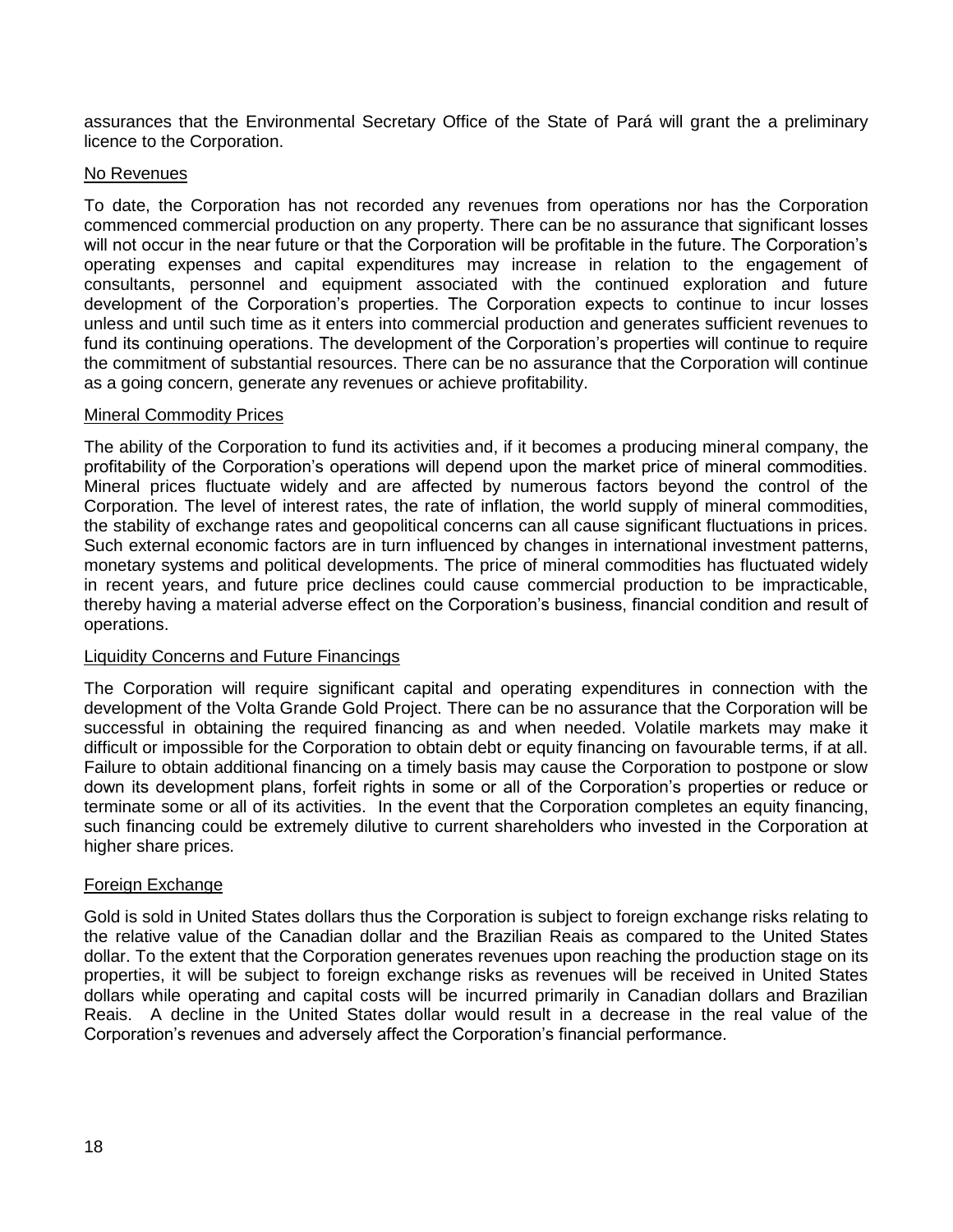## **Environmental**

The Company"s activities are subject to extensive federal, provincial and local laws and regulations governing environmental protection and employee health and safety. Environmental legislation is evolving in a manner that is creating stricter standards, while enforcement, fines and penalties for noncompliance are more stringent. The cost of compliance with changes in governmental regulations has the potential to reduce the profitability of operations. Furthermore, any failure to comply fully with all applicable laws and regulations could have significant adverse effects on the Company, including the suspension or cessation of operations.

The current and future operations of the Corporation, including development and mining activities, are subject to extensive federal, state and local laws and regulations governing environmental protection, including protection and remediation of the environment and other matters. Activities at the Corporation"s properties may give rise to environmental damage and create liability for the Corporation for any such damage or any violation of applicable environmental laws. To the extent the Corporation is subject to environmental liabilities, the payment of such liabilities or the costs that the Corporation may incur to remedy environmental pollution would reduce otherwise available funds and could have a material adverse effect the Corporation. If the Corporation is unable to fully remedy an environmental problem, it might be required to suspend operations or enter into interim compliance measures pending completion of the required remedy. The potential exposure may be significant and could have a material adverse effect. The Corporation intends to minimize risks by taking steps to ensure compliance with environmental, health and safety laws and regulations and operating to applicable environmental standards.

Many of the local, state and federal environmental laws and regulations require the Corporation to obtain licences for its activities. The Corporation must update and review its licences from time to time, and is subject to environmental impact analyses and public review processes prior to approval of new activities. In particular, the Corporation"s mineral project is located in the Volta Grande do Xingu region, in the surroundings of the area where the Belo Monte hydroelectric plant is being constructed, at Xingu River, which is one of the Amazon"s most important rivers. Due to the existence of communities of indigenous peoples and the region"s biodiversity, the environmental licensing process of the Belo Monte dam has attracted a great deal of attention from the local communities, non-governmental organizations, the Federal Public Prosecutor Office, the Brazilian Institute of Environment and Renewable Natural Resources, and other Brazilian and foreign institutions. Therefore, environmental licensing of the Volta Grande Gold Project and relations with local communities may be more challenging and time consuming and subject to greater scrutiny as compared to the environmental licensing process and community and social relations for other mineral projects conducted in Brazil. Belo Sun can make no assurance that it will be able to maintain or obtain all of the required environmental and social licences on a timely basis, if at all.

In addition, it is possible that future changes in applicable laws, regulations and authorizations or changes in enforcement or regulatory interpretation could have a significant impact on the Corporation"s activities. Those risks include, but are not limited to, the risk that regulatory authorities may increase bonding requirements beyond the Corporation"s or its subsidiaries" financial capabilities.

## Title to Properties

The acquisition of title to resource properties is a very detailed and time-consuming process. The Corporation holds its interest in its properties indirectly through exploration permits and exploration applications. Title to, and the area of, the permits may be disputed or applications may lapse. There is no guarantee that such title will not be challenged or impaired. There may be challenges to the title of the properties in which the Corporation may have an interest, which, if successful, could result in the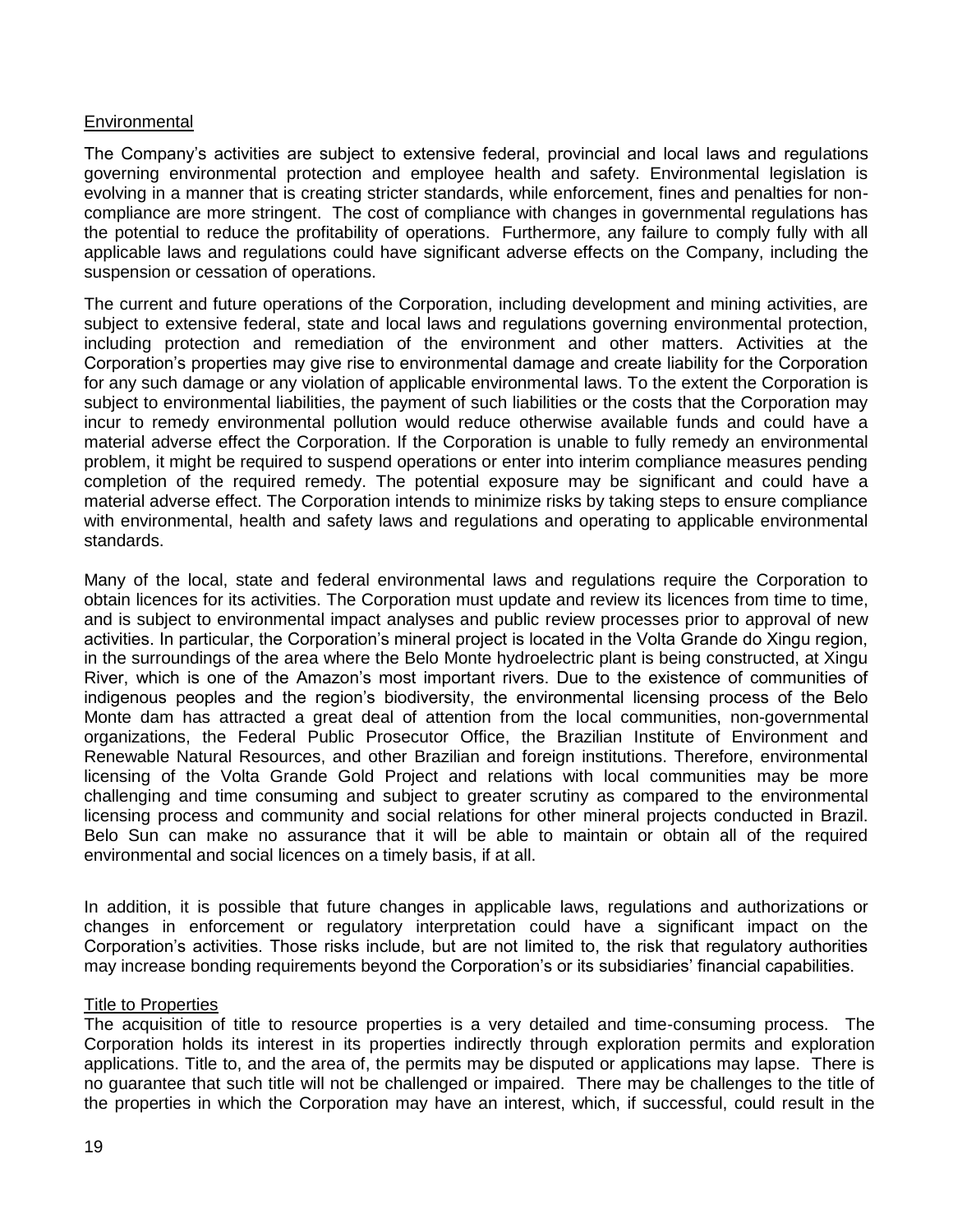loss or reduction of the Corporation"s interest in the properties. There are garimpeiros (informal miners) operating within the Corporation"s property, and there may be issues and difficulties that could arise, including title disputes and the risk of the garimpeiros encroaching onto active areas of the Volta Grande Gold Project.

The Corporation may need to acquire title to additional surface rights and property interests to further exploration and development activities. There can be no assurances that the Corporation will be able to acquire such additional surface rights. To the extent additional surface rights are available, they may only be acquired at significantly increased prices, potentially adversely impacting financial performance of the Corporation.

## Uninsured Risks

The Corporation maintains insurance to cover normal business risks. In the course of exploration and development of mineral properties, certain risks and, in particular, unexpected or unusual geological operating conditions including explosions, rock bursts, cave-ins, fire and other natural disasters may occur. It is not always possible to fully insure against such risks as a result of high premiums or other reasons. Should such liabilities arise, they could reduce or eliminate any future profitability and result in increasing costs and a decline in the value of the Common Shares.

## **Competition**

The Corporation competes with many other mining companies that have substantially greater resources than the Corporation. Such competition may result in the Corporation being unable to acquire desired properties, recruit or retain qualified employees or acquire the capital necessary to fund the Corporation"s operations and develop its properties. The Corporation"s inability to compete with other mining companies for these resources could have a material adverse effect on the Corporation"s results of operations and business.

# Dependence on Outside Parties

The Corporation has relied upon consultants, engineers and others and intends to rely on these parties for exploration, development and construction operations, and local expertise. Substantial expenditures are required to establish Mineral Resources and Mineral Reserves through drilling, to carry out environmental and social impact assessments, to develop metallurgical processes to extract the metal from the ore. If such parties" work is deficient or negligent or is not completed in a timely manner, it could have a material adverse effect on the Corporation.

## Dependence on Key Personnel

Belo Sun is reliant on key personnel it has employed or engaged. Loss of such personnel may have a material adverse impact on the performance of the Corporation. In addition, the recruitment of qualified personnel is critical to the Corporation"s success. As Belo Sun"s business grows, it will require additional key financial, administrative, mining, marketing and public relations personnel as well as additional staff for operations.

Recruiting and retaining qualified personnel in the future is critical to the Corporation"s success. As the Corporation develops its Volta Grande Gold Project toward commercial production, the need for skilled labour will increase. The number of persons skilled in the exploration and development of mining properties is limited and competition for this workforce is intense. The development of the Volta Grande Gold Project and other initiatives of the Corporation may be significantly delayed or otherwise adversely affected if the Corporation cannot recruit and retain qualified personnel as and when required.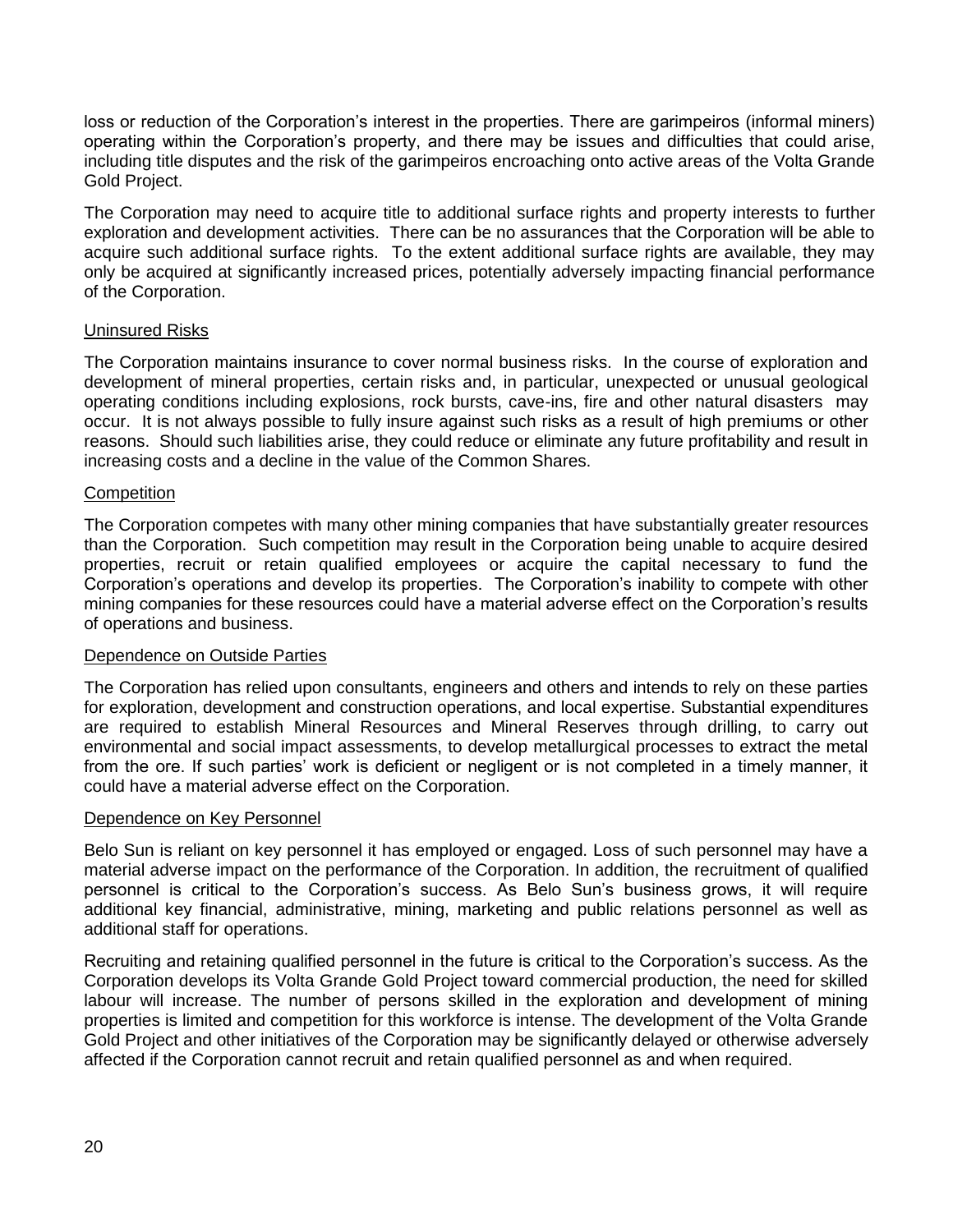## **Litigation**

Belo Sun has entered into legal binding agreements with various third parties on a consulting and partnership basis. The rights and obligations that arise from such agreements is open to interpretation and Belo Sun may disagree with the position taken by the various other parties resulting in a dispute that could potentially initiate litigation and cause Belo Sun to incur legal costs in the future. Given the speculative and unpredictable nature of litigation, the outcome of any future disputes could have a material adverse effect on Belo Sun.

#### Availability of Reasonably Priced Raw Materials and Mining Equipment

The Company will require a variety of raw materials in its business as well as a wide variety of mining equipment. To the extent these materials or equipment are unavailable or available only at significantly increased prices, the Company"s production and financial performance could be adversely affected.

#### Share Price Fluctuations

The market price of securities of many companies, particularly development stage companies, experience wide fluctuations in price that are not necessarily related to the operating performance, underlying asset values or prospects of such companies. There can be no assurance that fluctuations in the Corporation"s share price will not occur. During the 52 weeks ended May 12, 2014, the Corporation"s share price closed at a high of \$0.93 and a low of \$0.21.

## Conflicts of Interest

Certain of the Corporation"s directors and officers serve or may agree to serve as directors or officers of other companies and, to the extent that such other companies may participate in ventures in which the Corporation may participate, the directors of the Corporation may have a conflict of interest in negotiating and concluding terms respecting such participation.

## Foreign Operations

At present, the operations of Belo Sun are located in Brazil. As a result, the operations of the Corporation are exposed to various levels of political, economic and other risks and uncertainties associated with operating in a foreign jurisdiction. These risks and uncertainties include, but are not limited to, currency exchange rates; price controls; import or export controls; currency remittance; high rates of inflation; labour unrest; renegotiation or nullification of existing permits, applications and contracts; tax disputes; changes in tax policies; restrictions on foreign exchange; changing political conditions; community relations; currency controls; and governmental regulations that may require the awarding of contracts of local contractors or require foreign contractors to employ citizens of, or purchase supplies from, a particular jurisdiction. Changes, if any, in mining or investment policies or shifts in political attitudes in Brazil or other countries in which Belo Sun may conduct business, may adversely affect the operations of the Corporation. The Corporation may become subject to local political unrest or poor community relations that could have a debilitating impact on operations and, at its extreme, could result in damage and injury to personnel and site infrastructure.

Failure to comply with applicable laws and regulations may result in enforcement actions and include corrective measures requiring capital expenditures, installing of additional equipment or remedial actions. Parties engaged in mining operations may be required to compensate those suffering loss or damage by reason of mining actives and may have civil or criminal fines or penalties imposed for violations of applicable laws or regulations.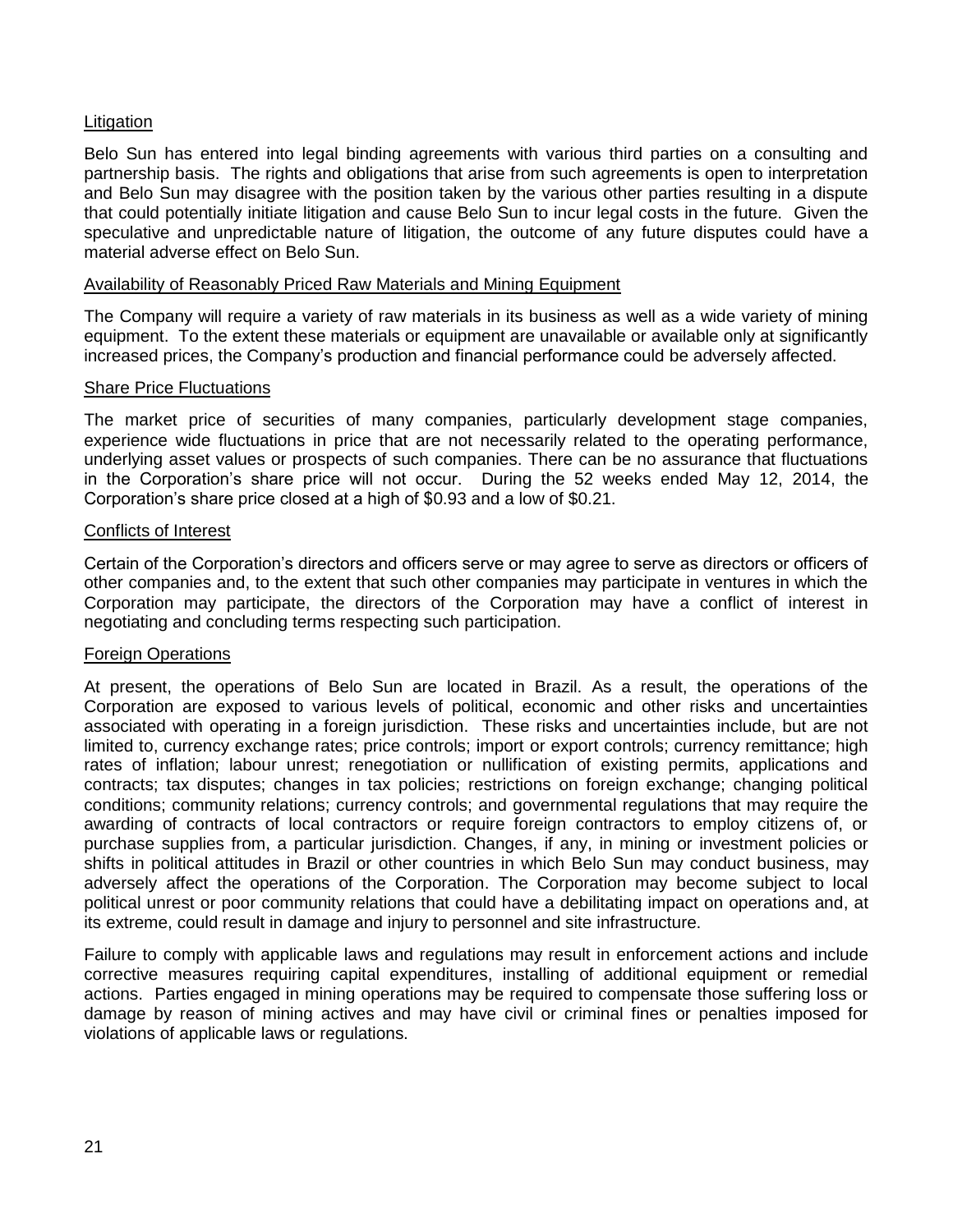## Foreign mining tax regimes

Mining tax regimes in foreign jurisdictions are subject to differing interpretations and are subject to constant change. The Corporation"s interpretation of taxation law as applied to its transactions and activities may not coincide with that of the tax authorities. As a result, transactions may be challenged by tax authorities and the Corporation"s operations may be assessed, which could result in significant additional taxes, penalties and interest. In addition, proposed changes to mining tax regimes in foreign jurisdictions could result in significant additional taxes payable by the Corporation, which would have a negative impact on the financial results of the Corporation.

# **Disclosure Controls and Procedures**

Management of the Company is responsible for establishing and maintaining disclosure controls and procedures. Management has designed such disclosure controls and procedures, or caused them to be designed under its supervision, to provide reasonable assurance that material information relating to the Company, including its consolidated subsidiaries, is made known to the Chief Executive Officer and the Chief Financial Officer by others within those entities.

## Internal Control Over Financial Reporting

Belo Sun"s management, including the CEO and CFO, is responsible for establishing and maintaining adequate internal control over financial reporting. Under their supervision, the Company"s internal control over financial reporting is a process designed to provide reasonable assurance regarding the reliability of financial reporting and the preparation of financial statements for external purposes in accordance with IFRS. The Company's internal control over financial reporting includes policies and procedures that:

• Pertain to the maintenance of records that, in reasonable detail, accurately and fairly reflect the transactions, acquisitions and dispositions of the assets of the Company;

• Provide reasonable assurance regarding the prevention or timely detection of unauthorized acquisition, use or disposition of the Company"s assets that could have a material effect on the annual or interim financial statements.

The CEO and CFO have certified that Internal Controls over Financial Reporting have been designed to provide reasonable assurance regarding the reliability of financial reporting and the preparation of financial statements for external purposes in accordance with IFRS. Management used the criteria set forth by the Committee of Sponsoring Organizations of the Treadway Commission on Internal Control (COSO) Framework to design the Company"s internal control over financial reporting. The Audit Committee of the Company has reviewed this MD&A and the consolidated financial statements for the three months ended March 31, 2014, and Belo Sun"s Board of Directors approved these documents prior to their release.

# Limitations of Controls and Procedures

The Company"s management, including the Chief Executive Officer and Chief Financial Officer, believe that disclosure controls and procedures and internal control over financial reporting, no matter how well conceived and operated, can provide only reasonable, not absolute, assurance that the objectives of the control system are met. Further, the design of a control system must reflect the fact that there are resource constraints, and the benefits of controls must be considered relative to their costs. Because of the inherent limitations in all control systems, they cannot provide absolute assurance that all control issues and instances of fraud, if any, within the Company have been prevented or detected. These